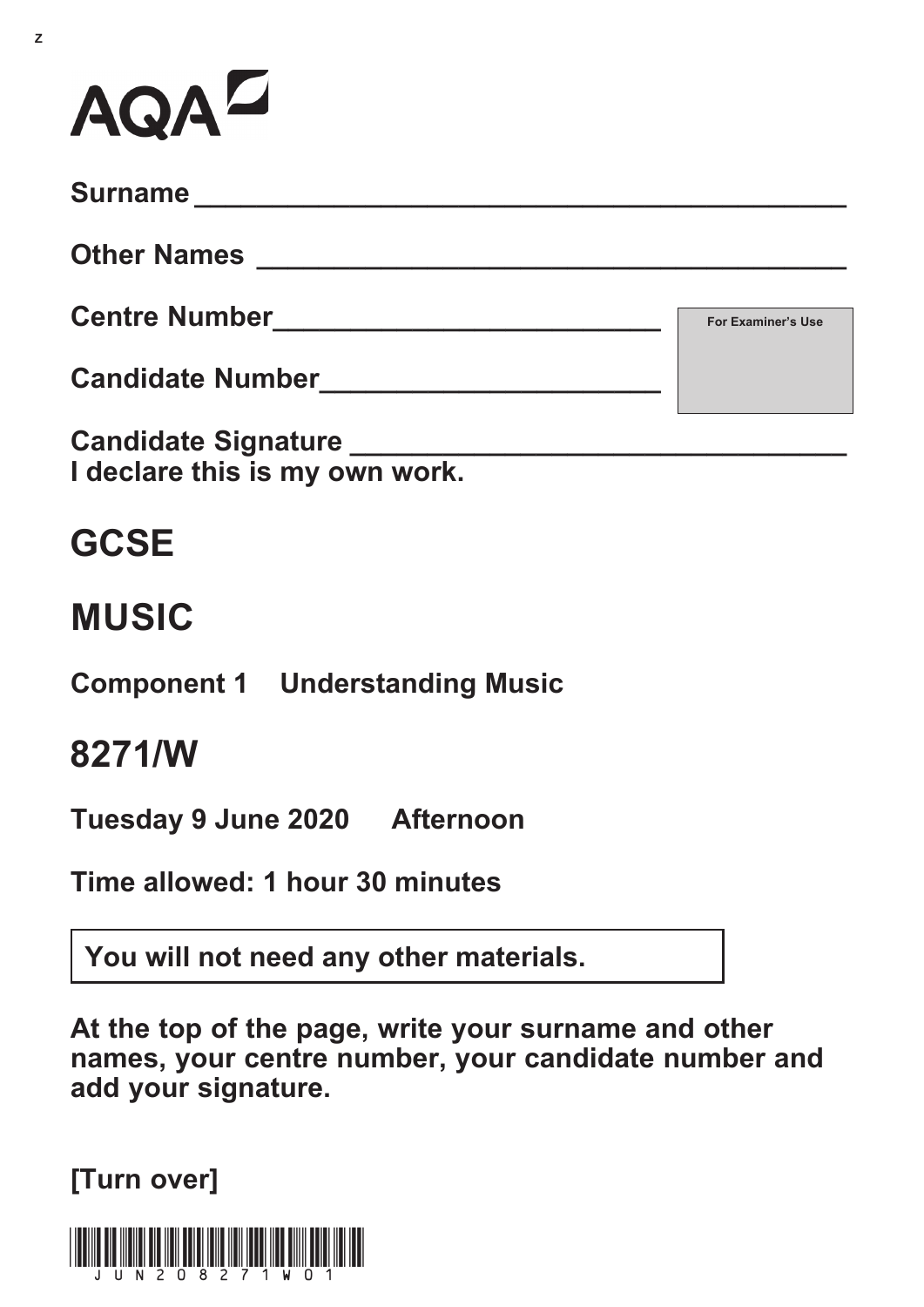#### **INSTRUCTIONS**

- **Use black ink or black ball-point pen. You may use pencil for music notation.**
- **Answer ALL questions in Section A.**
- **Answer Question 09 in Section B.**
- **Answer ONE question from questions 10 to 12 in Section B.**
- **You must answer the questions in the spaces provided. Do not write on blank pages.**
- **Do all rough work in this book. Cross through any work you do not want to be marked.**
- **If you need extra paper, use the Supplementary Answer Sheets.**

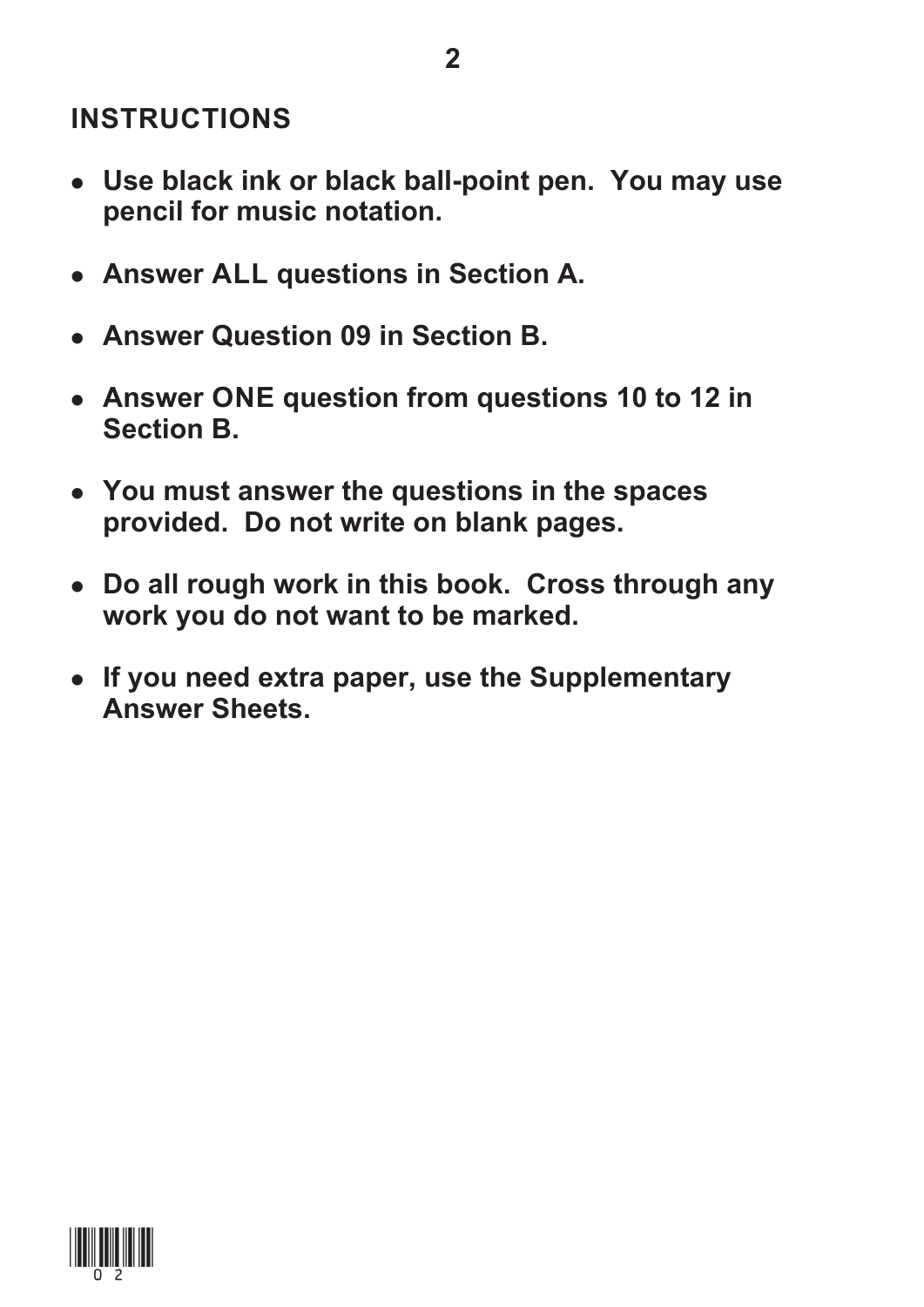#### **INFORMATION**

- **The marks for questions (or part questions) are shown in brackets.**
- **The maximum mark for this paper is 96.**
- **You have THREE minutes to read through the paper before the CD is played.**
- **There will be suitable pauses for you to read and answer the questions.**
- **You will be assessed on your ability to:**
	- **use good English**
	- **organise information clearly**
	- **use specialist vocabulary where appropriate.**

#### **DO NOT TURN OVER UNTIL TOLD TO DO SO**

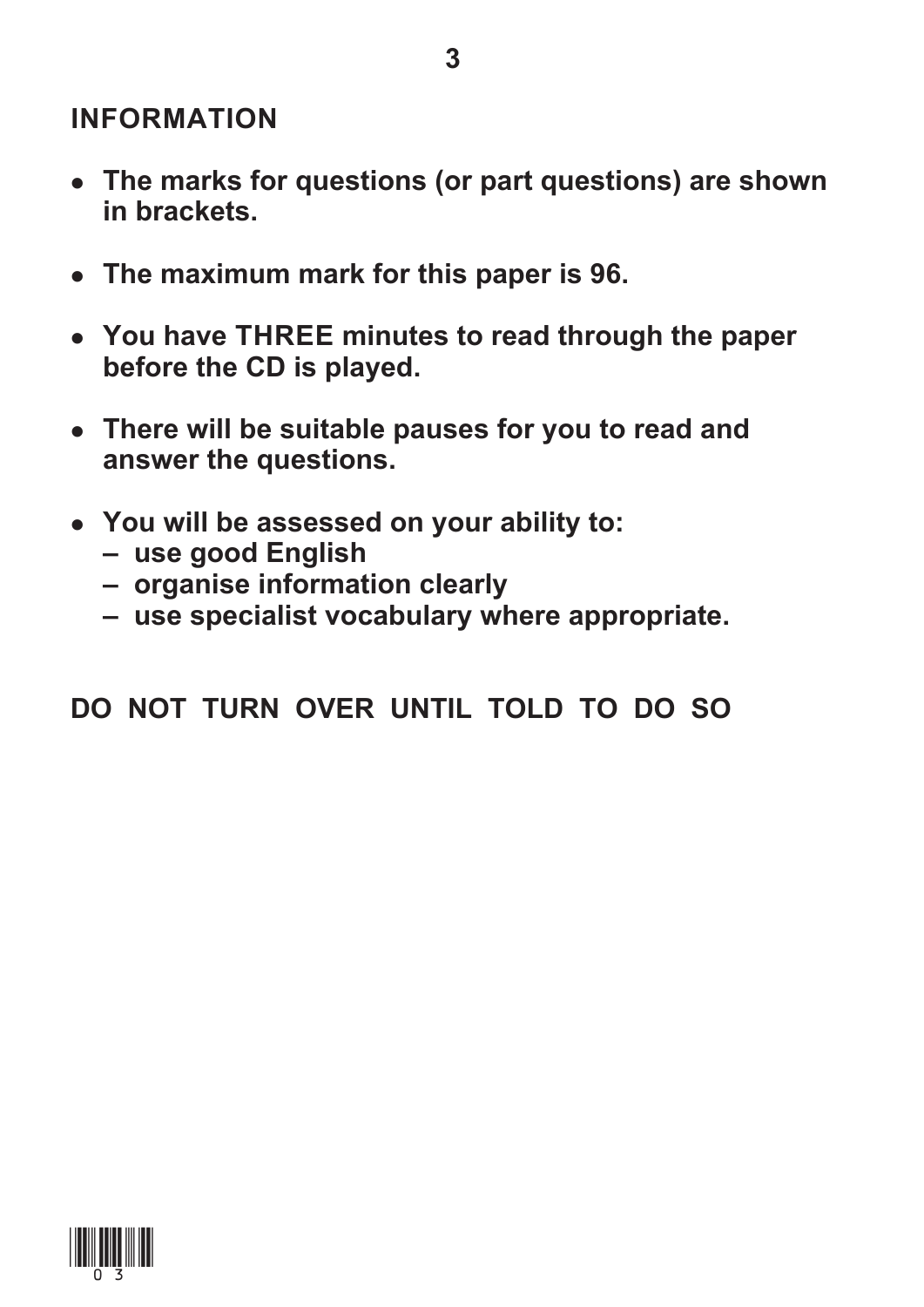#### **SECTION A: LISTENING**

**Answer ALL questions in this section**

**0 1 Area of study 3: Traditional Music**

 **You will hear TWO excerpts.**

 **Each excerpt will be played THREE times.** 

 **Excerpt A**

 **You may find it helpful to tick a box each time you hear the excerpt.**







**Name the brass instruments heard during the instrumental introduction. [1 mark]**

**\_\_\_\_\_\_\_\_\_\_\_\_\_\_\_\_\_\_\_\_\_\_\_\_\_\_\_\_\_\_\_\_\_\_\_\_\_\_\_\_\_\_\_\_\_\_\_\_\_**

**\_\_\_\_\_\_\_\_\_\_\_\_\_\_\_\_\_\_\_\_\_\_\_\_\_\_\_\_\_\_\_\_\_\_\_\_\_\_\_\_\_\_\_\_\_\_\_\_\_**

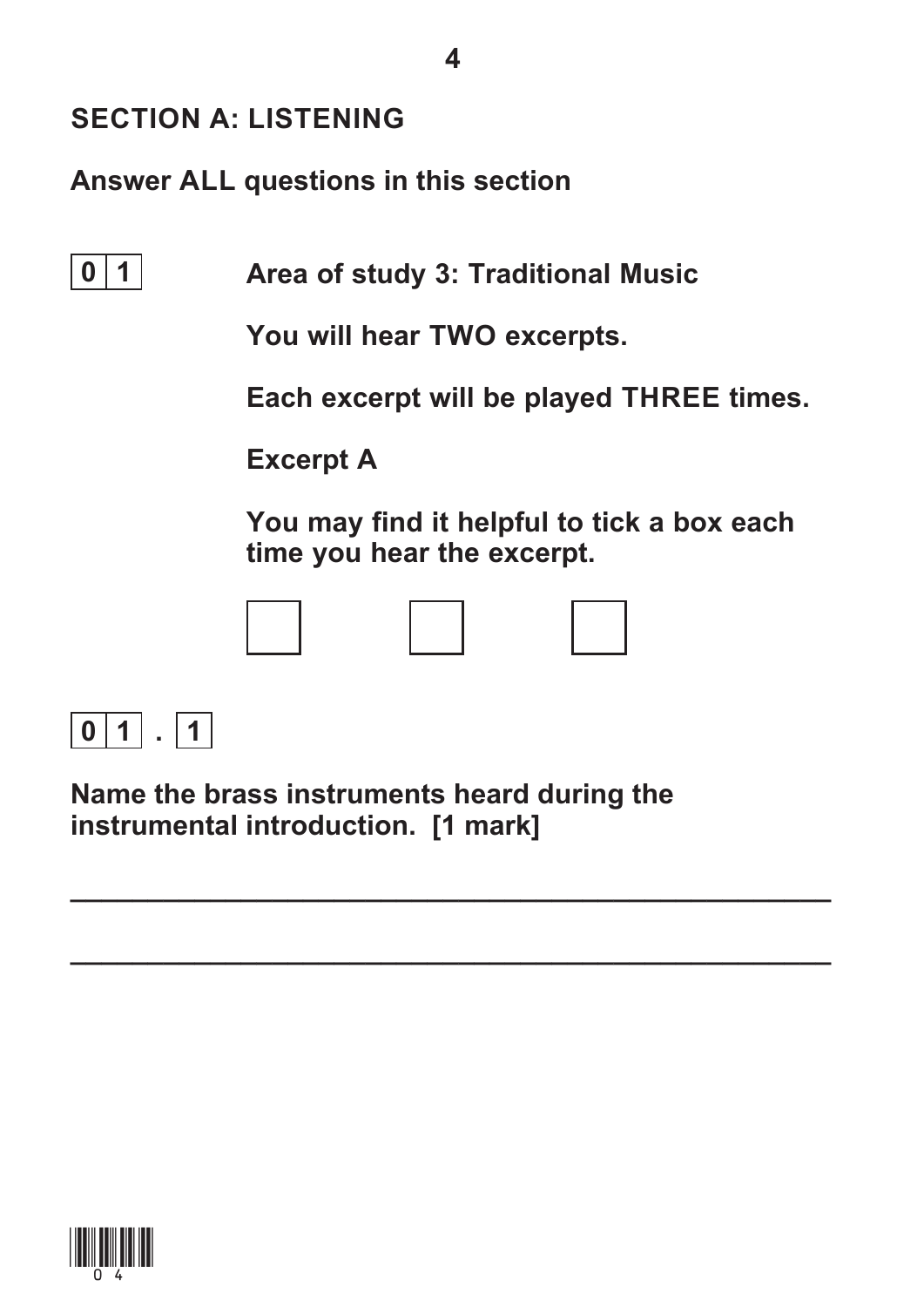

**These are the lyrics after the instrumental introduction:**

**Lyrics extract from - Baby Come Back by Eddy Grant (Pato Banton version) cannot be reproduced here due to third-party copyright restrictions.**

**Which of the following best matches the form of the melody in lines 5–8? [1 mark]**

**Circle your answer.**

**AAA1A1 AA1 AA1**

**AABB ABAC**



**On which beat or beats of the bar are the chords played during this excerpt? [1 mark]**

**\_\_\_\_\_\_\_\_\_\_\_\_\_\_\_\_\_\_\_\_\_\_\_\_\_\_\_\_\_\_\_\_\_\_\_\_\_\_\_\_\_\_\_\_\_\_\_\_\_**

**\_\_\_\_\_\_\_\_\_\_\_\_\_\_\_\_\_\_\_\_\_\_\_\_\_\_\_\_\_\_\_\_\_\_\_\_\_\_\_\_\_\_\_\_\_\_\_\_\_**

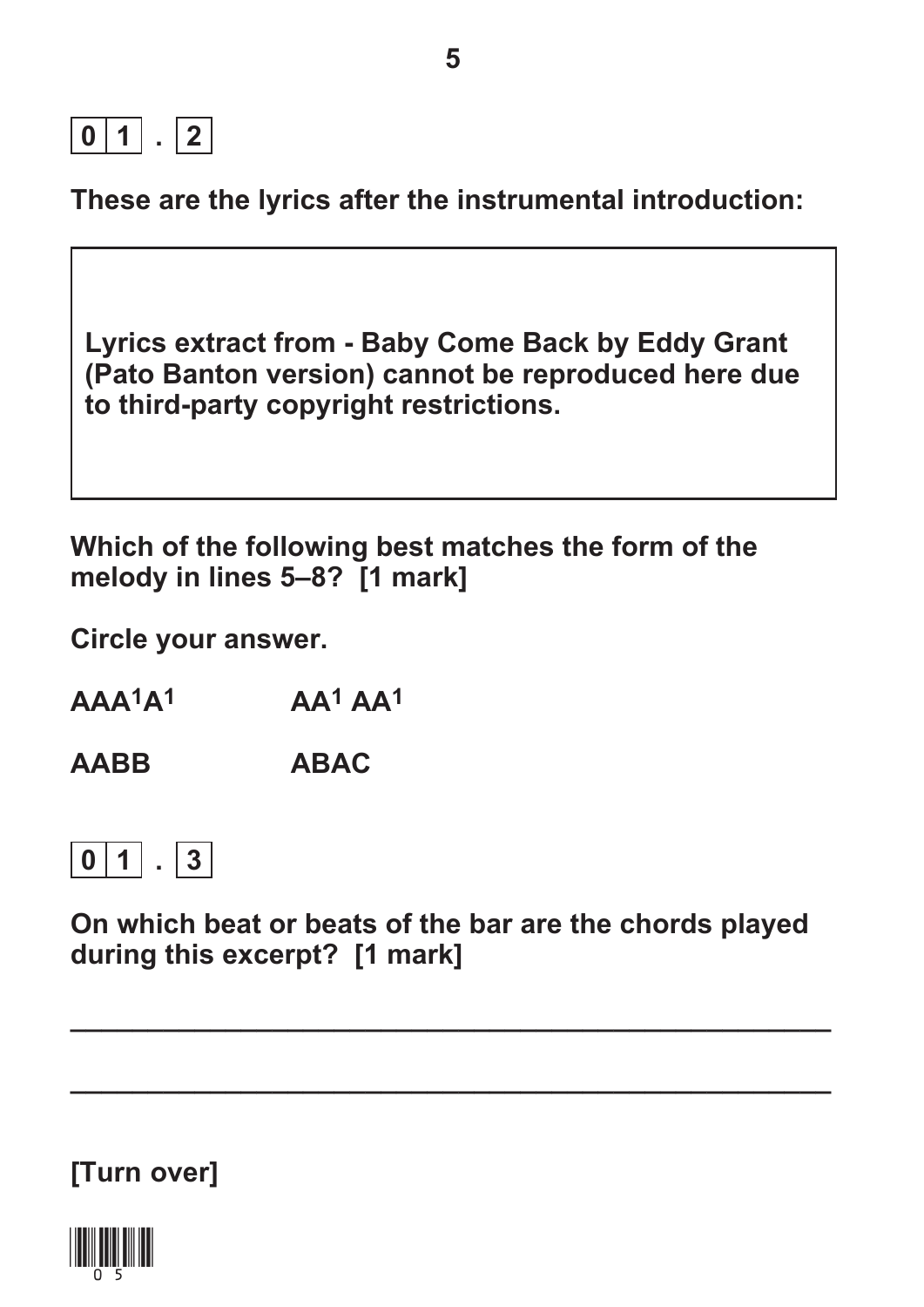

This song is based mainly on three different chords.

The first chord heard is G major (dominant).

**Name ONE other chord used. [1 mark]**



**\_\_\_\_\_\_\_\_\_\_\_\_\_\_\_\_\_\_\_\_\_\_\_\_\_\_\_\_\_\_\_\_\_\_\_\_\_\_\_\_\_\_\_\_\_\_\_\_\_**

**\_\_\_\_\_\_\_\_\_\_\_\_\_\_\_\_\_\_\_\_\_\_\_\_\_\_\_\_\_\_\_\_\_\_\_\_\_\_\_\_\_\_\_\_\_\_\_\_\_**

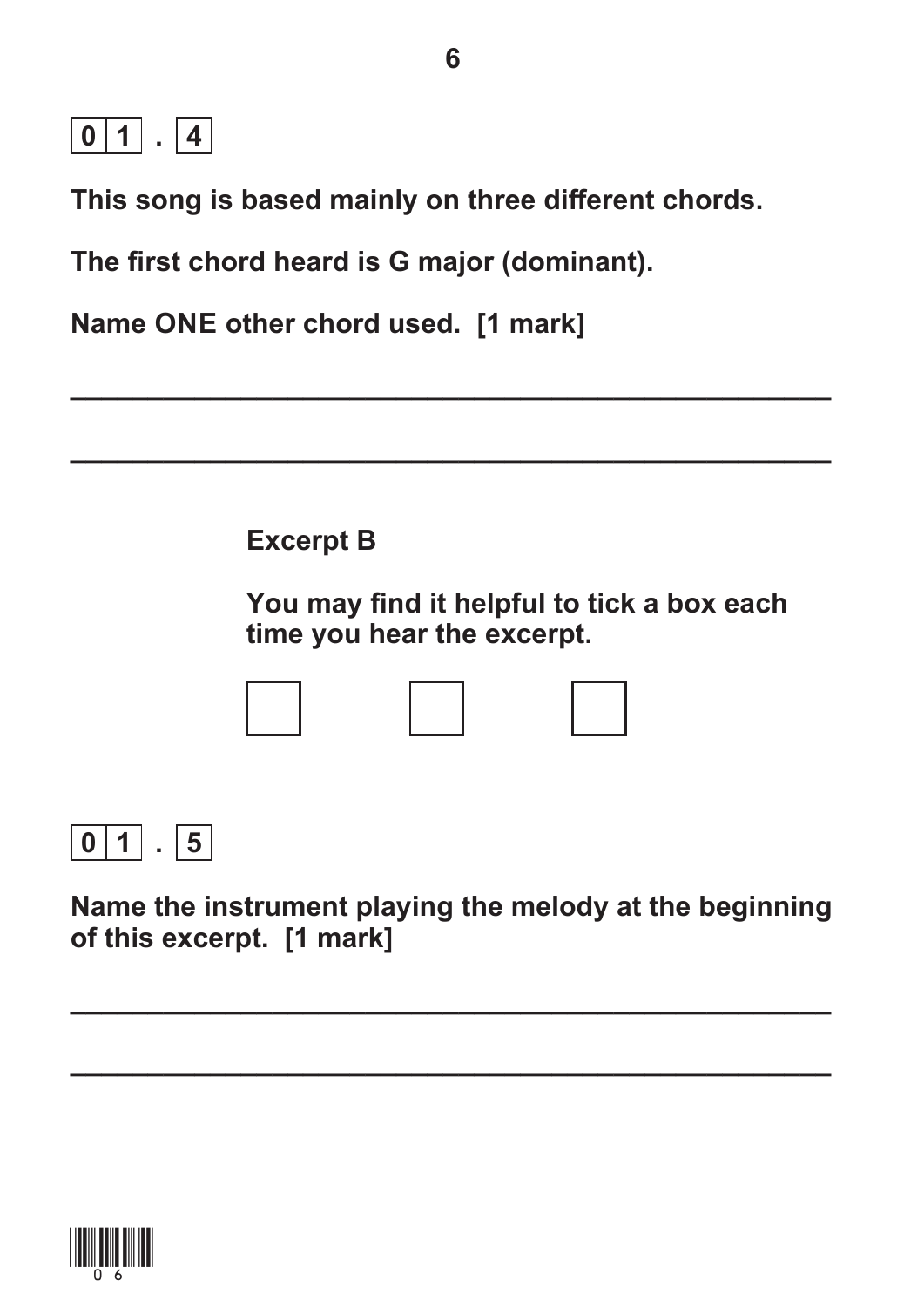

What is the time signature of this excerpt from the entry of the violin? [1 mark]

 $\overline{\mathbf{7}}$ 

## $\boxed{0}$   $\boxed{1}$  .  $\boxed{7}$

**Identify THREE features of MELODY, HARMONY and/or** STRUCTURE used in this excerpt typical of contemporary folk music of the British Isles. [3 marks]

| 1              | and the control of the control of the control of the control of the control of the control of |  |  |
|----------------|-----------------------------------------------------------------------------------------------|--|--|
|                |                                                                                               |  |  |
|                |                                                                                               |  |  |
| $\overline{2}$ |                                                                                               |  |  |
|                |                                                                                               |  |  |
|                |                                                                                               |  |  |
| 3              |                                                                                               |  |  |
|                |                                                                                               |  |  |
|                |                                                                                               |  |  |
| [Turn over]    |                                                                                               |  |  |

9

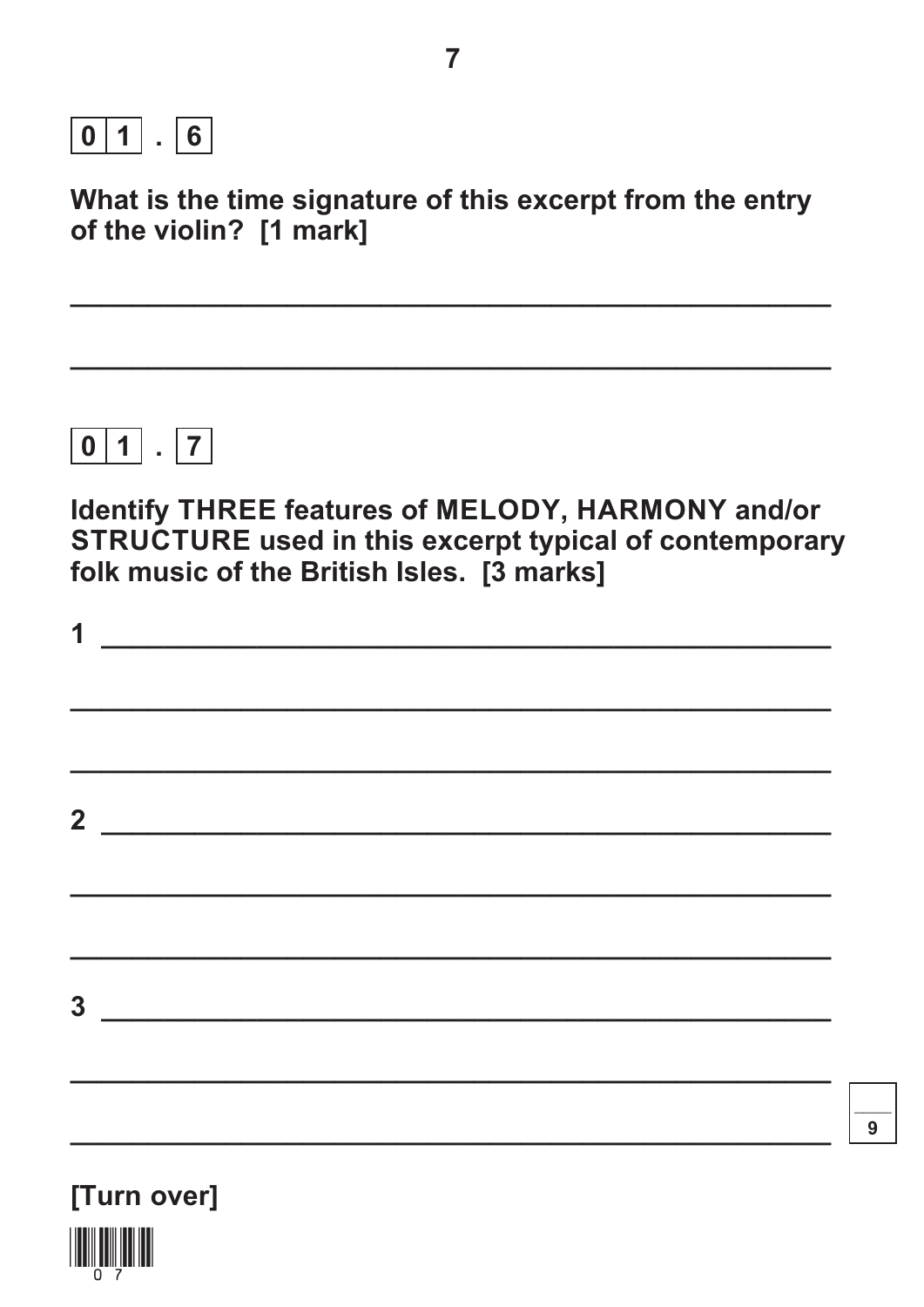|--|

**0 2 Area of study 4: Western Classical Tradition since 1910**

 **You will hear TWO excerpts.**

 **Each excerpt will be played THREE times.**

 **Excerpt A**

**You may find it helpful to tick a box each time you hear the excerpt.**





**Which type of choir is singing this excerpt? [1 mark]**

**Circle your answer.**

**children's choir ladies' choir**

**male voice choir mixed voice choir**

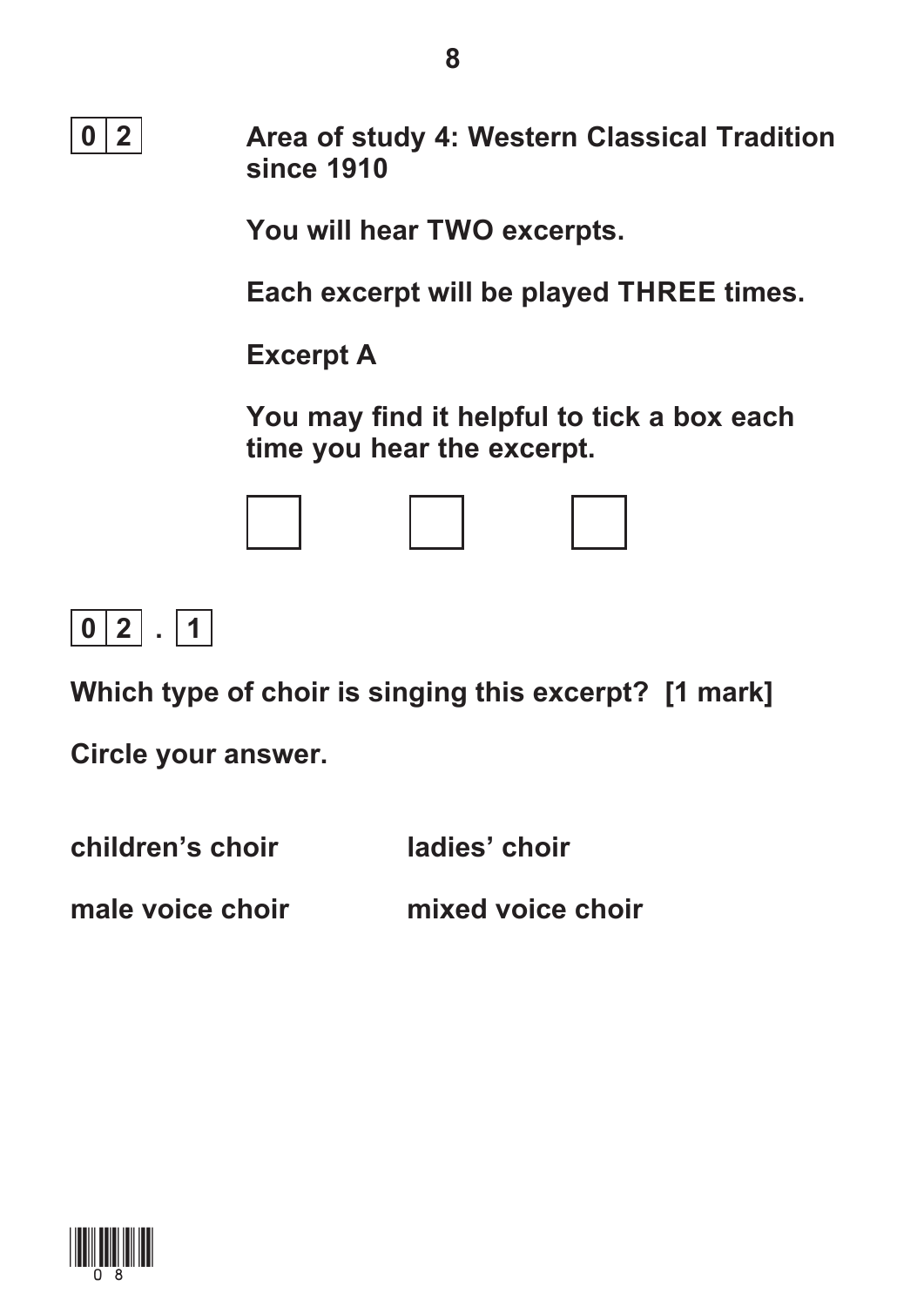**\_\_\_\_\_\_\_\_\_\_\_\_\_\_\_\_\_\_\_\_\_\_\_\_\_\_\_\_\_\_\_\_\_\_\_\_\_\_\_\_\_\_\_\_\_\_\_\_\_**

**\_\_\_\_\_\_\_\_\_\_\_\_\_\_\_\_\_\_\_\_\_\_\_\_\_\_\_\_\_\_\_\_\_\_\_\_\_\_\_\_\_\_\_\_\_\_\_\_\_**



**Describe the texture of this excerpt. [1 mark]**

 $\boxed{0}$   $\boxed{2}$   $\boxed{3}$ 

**Which of the following best describes the harmony of this excerpt? [1 mark]**

**Tick your choice.**



**A Always consonant**





**C Starts dissonant and ends consonant**



**D Always dissonant**

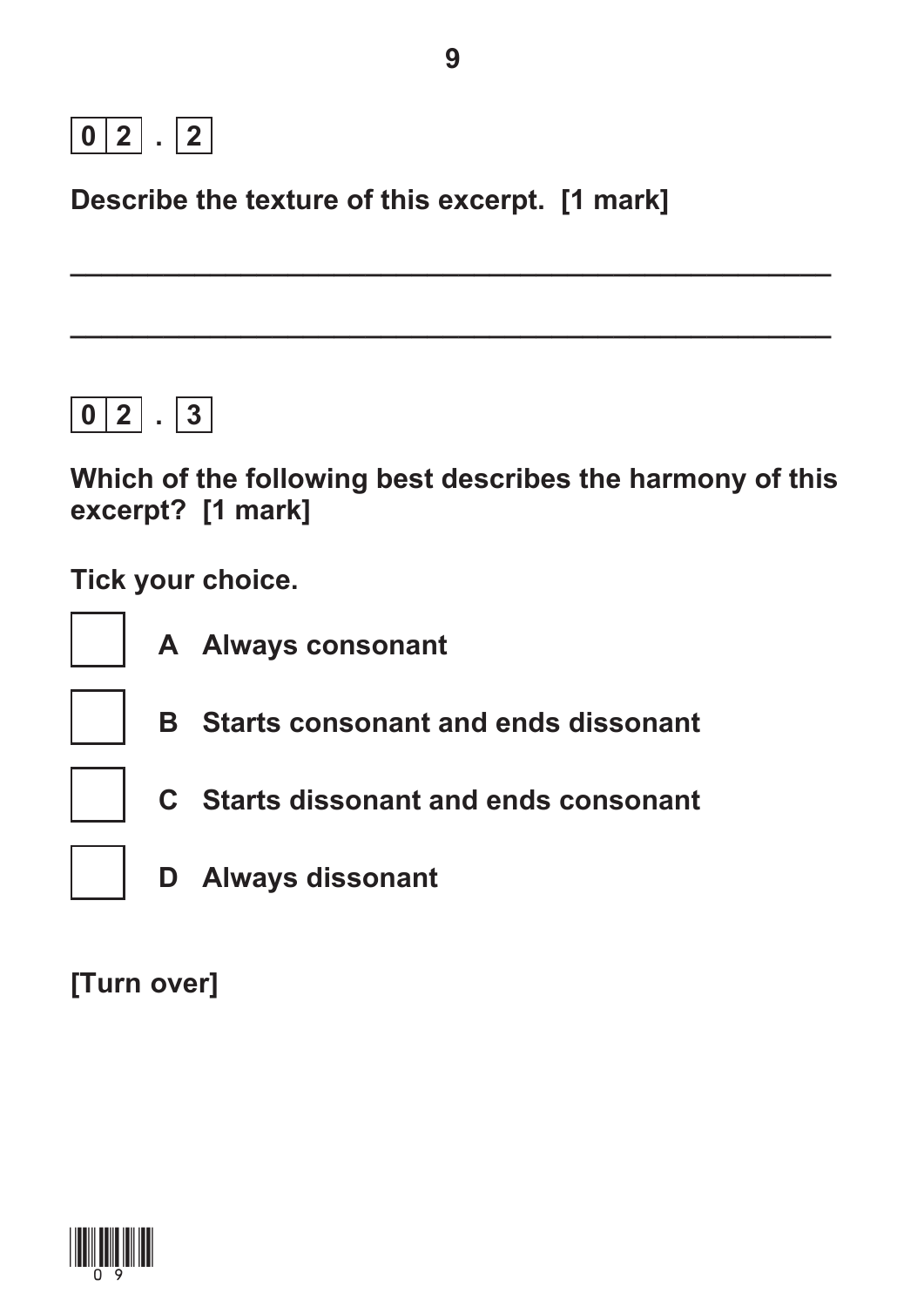|--|--|--|--|

**This piece of music was written in the style of a lullaby, sung to help young children sleep.**

**Identify THREE features of RHYTHM, DYNAMICS and/or MELODY used in this excerpt typical of this context within British music since 1910. [3 marks]**

| 1 |                               |  |  |
|---|-------------------------------|--|--|
|   |                               |  |  |
|   |                               |  |  |
|   | $2 \overline{ }$              |  |  |
|   |                               |  |  |
|   |                               |  |  |
|   | $3 \overline{\qquad \qquad }$ |  |  |
|   |                               |  |  |
|   |                               |  |  |

**\_\_\_\_\_\_\_\_\_\_\_\_\_\_\_\_\_\_\_\_\_\_\_\_\_\_\_\_\_\_\_\_\_\_\_\_\_\_\_\_\_\_\_\_\_\_\_\_\_**

 **Excerpt B**

**You may find it helpful to tick a box each time you hear the excerpt.**



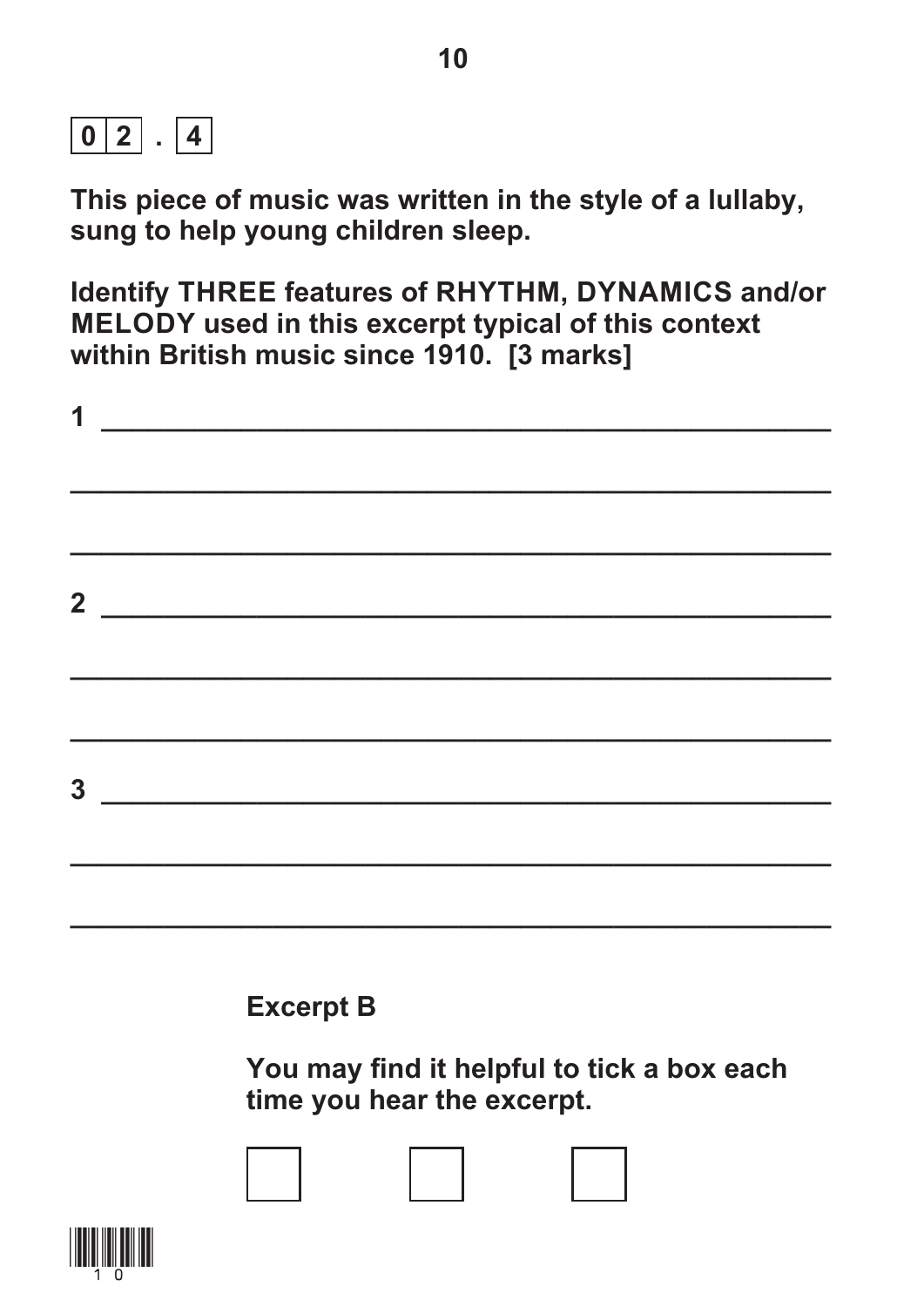

**Name the family of instruments playing this excerpt. [1 mark]**

**\_\_\_\_\_\_\_\_\_\_\_\_\_\_\_\_\_\_\_\_\_\_\_\_\_\_\_\_\_\_\_\_\_\_\_\_\_\_\_\_\_\_\_\_\_\_\_\_\_**

**\_\_\_\_\_\_\_\_\_\_\_\_\_\_\_\_\_\_\_\_\_\_\_\_\_\_\_\_\_\_\_\_\_\_\_\_\_\_\_\_\_\_\_\_\_\_\_\_\_**

**\_\_\_\_\_\_\_\_\_\_\_\_\_\_\_\_\_\_\_\_\_\_\_\_\_\_\_\_\_\_\_\_\_\_\_\_\_\_\_\_\_\_\_\_\_\_\_\_\_**

**\_\_\_\_\_\_\_\_\_\_\_\_\_\_\_\_\_\_\_\_\_\_\_\_\_\_\_\_\_\_\_\_\_\_\_\_\_\_\_\_\_\_\_\_\_\_\_\_\_**



#### **Describe the tempo/speed of this excerpt. [1 mark]**

 $\boxed{0|2}$  .  $\boxed{7}$ 

**Which of the following best describes the ACCOMPANYING rhythms? [1 mark]**

**Circle your answer.**

**dotted rhythms semiquavers**

syncopated triplets

**[Turn over]**



**9**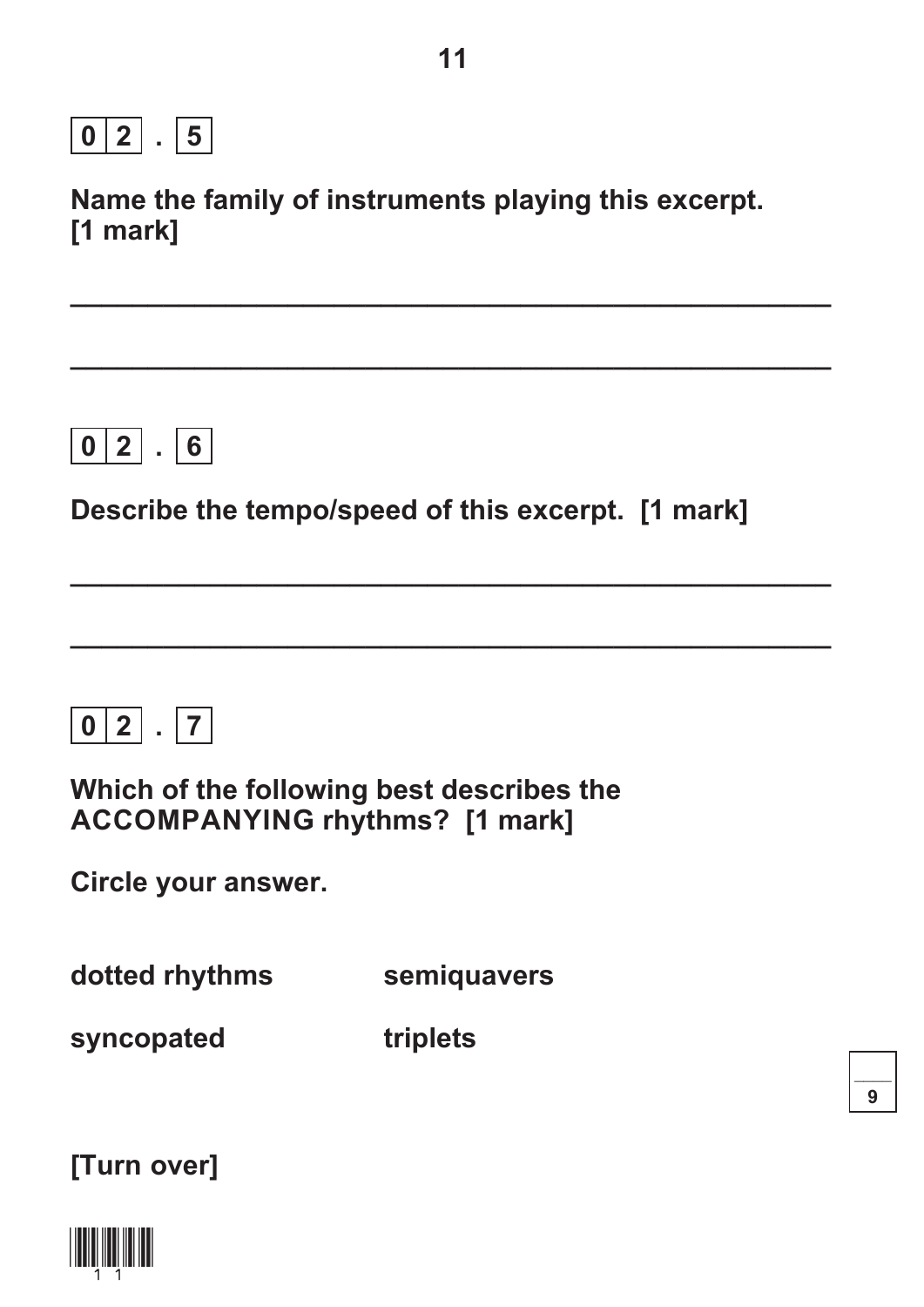**0 3 Area of study 1: Western Classical Tradition 1650–1910**

 **You will hear TWO excerpts.**

 **Each excerpt will be played FOUR times.**

 **Excerpt A**

**You may find it helpful to tick a box each time you hear the excerpt.**





On the score, fill in the missing notes in BARS 3-4 using **the given rhythm. [4 marks]**



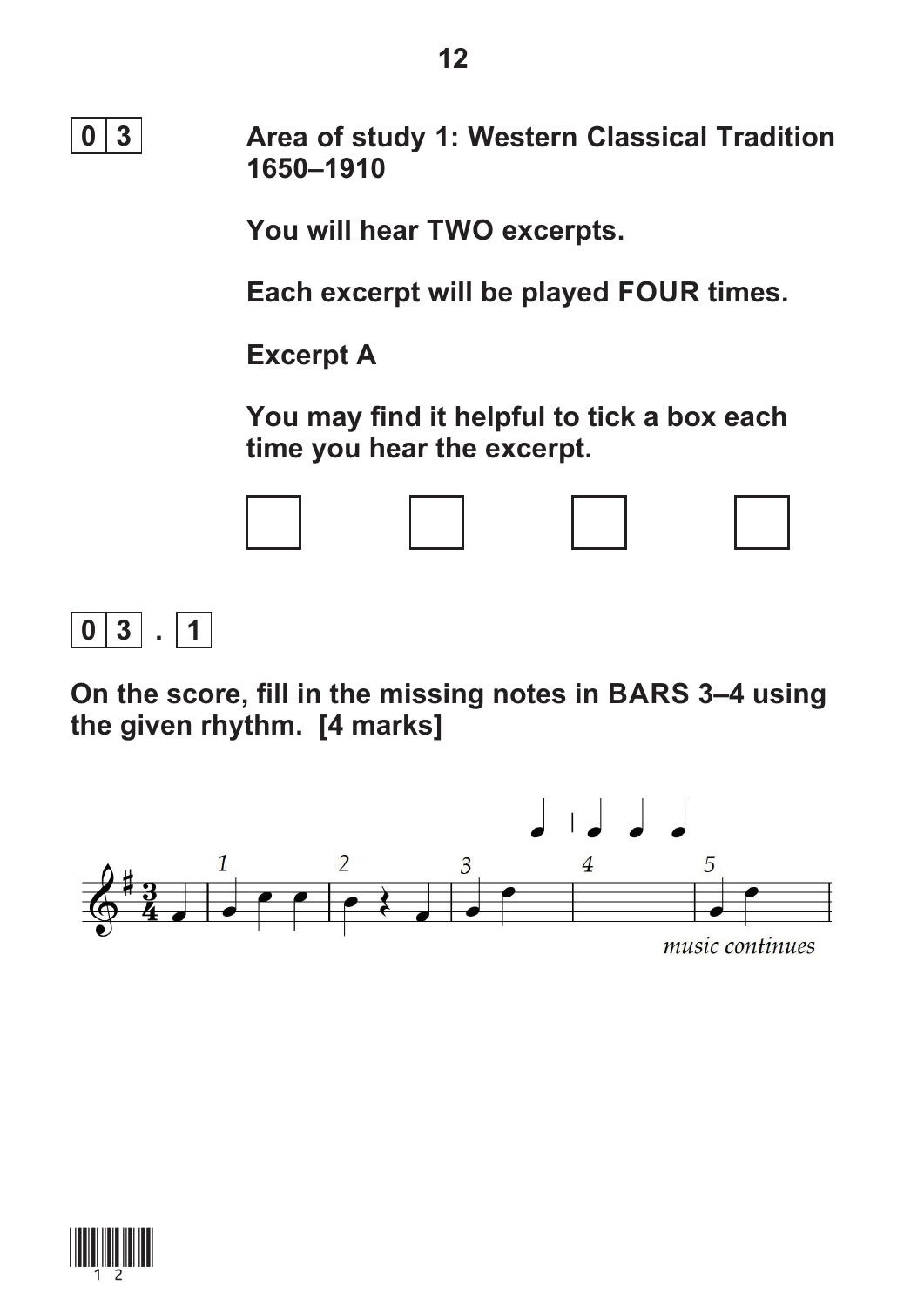**Excerpt B**

**You may find it helpful to tick a box each time you hear the excerpt.**



## $\boxed{0}$   $\boxed{3}$  .  $\boxed{2}$

**Identify FIVE features of MELODY, HARMONY, RHYTHM, TEXTURE and/or USE OF INSTRUMENTS used in this excerpt typical of Baroque music. [5 marks]**

| $\frac{1}{2}$ . The contract of the contract of the contract of the contract of the contract of the contract of the contract of the contract of the contract of the contract of the contract of the contract of the contract of t                                                                                                                                                                                                                |
|--------------------------------------------------------------------------------------------------------------------------------------------------------------------------------------------------------------------------------------------------------------------------------------------------------------------------------------------------------------------------------------------------------------------------------------------------|
|                                                                                                                                                                                                                                                                                                                                                                                                                                                  |
|                                                                                                                                                                                                                                                                                                                                                                                                                                                  |
| $\begin{array}{c c} \hline \textbf{2} & \textbf{3} & \textbf{1} \\ \hline \textbf{3} & \textbf{1} & \textbf{1} \\ \hline \textbf{4} & \textbf{1} & \textbf{1} \\ \hline \textbf{5} & \textbf{1} & \textbf{1} \\ \hline \textbf{6} & \textbf{1} & \textbf{1} \\ \hline \textbf{7} & \textbf{1} & \textbf{1} \\ \hline \textbf{8} & \textbf{1} & \textbf{1} \\ \hline \textbf{9} & \textbf{1} & \textbf{1} \\ \hline \textbf{10} & \textbf{1} & \$ |
|                                                                                                                                                                                                                                                                                                                                                                                                                                                  |
|                                                                                                                                                                                                                                                                                                                                                                                                                                                  |
| 3                                                                                                                                                                                                                                                                                                                                                                                                                                                |
|                                                                                                                                                                                                                                                                                                                                                                                                                                                  |

**\_\_\_\_\_\_\_\_\_\_\_\_\_\_\_\_\_\_\_\_\_\_\_\_\_\_\_\_\_\_\_\_\_\_\_\_\_\_\_\_\_\_\_\_\_\_\_\_\_**

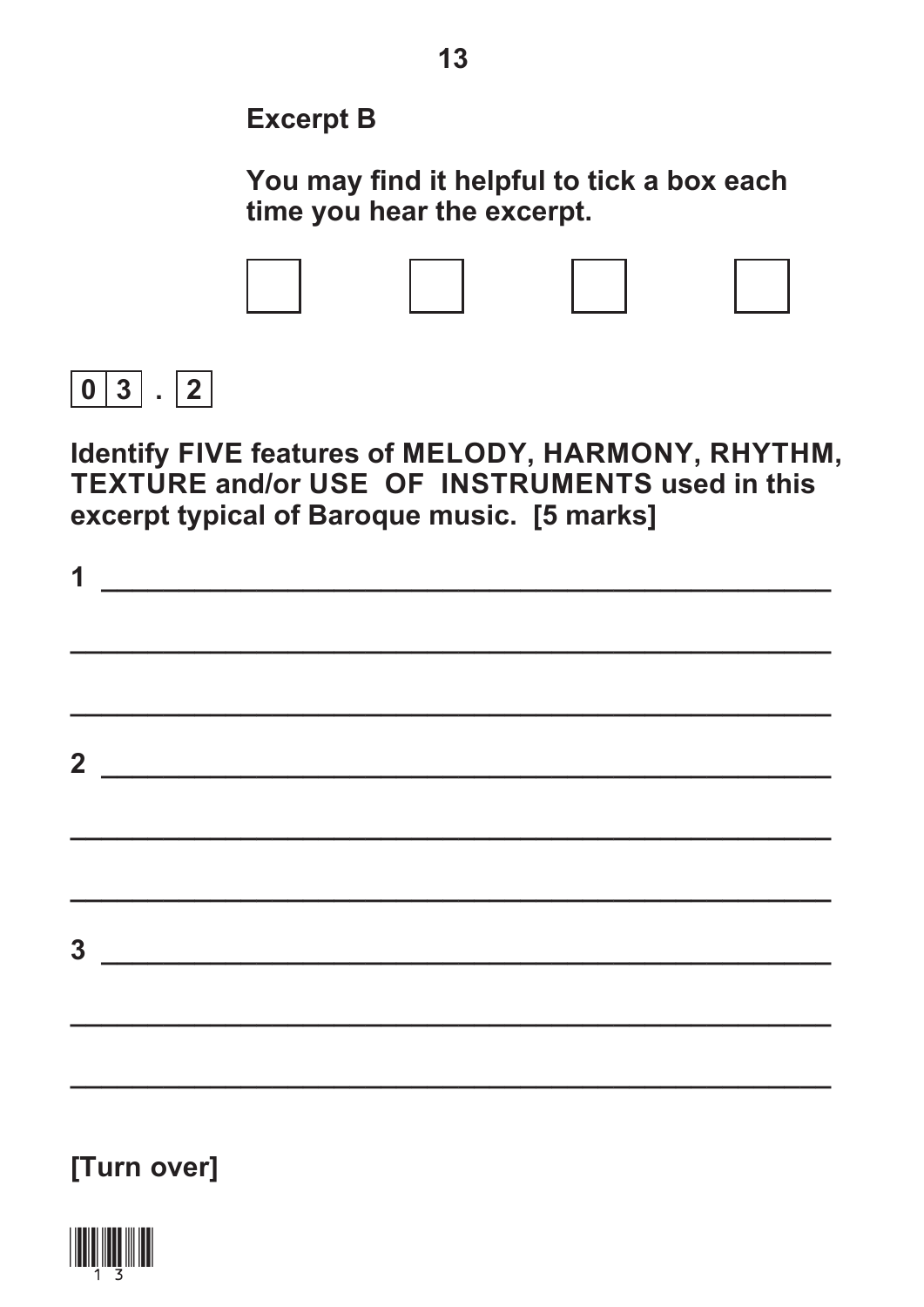| 4 | <u> 1999 - Johann John Stone, mars et al. (</u> |  |
|---|-------------------------------------------------|--|
|   |                                                 |  |
|   | $5\overline{)}$                                 |  |
|   |                                                 |  |
|   |                                                 |  |

 $\overline{9}$ 

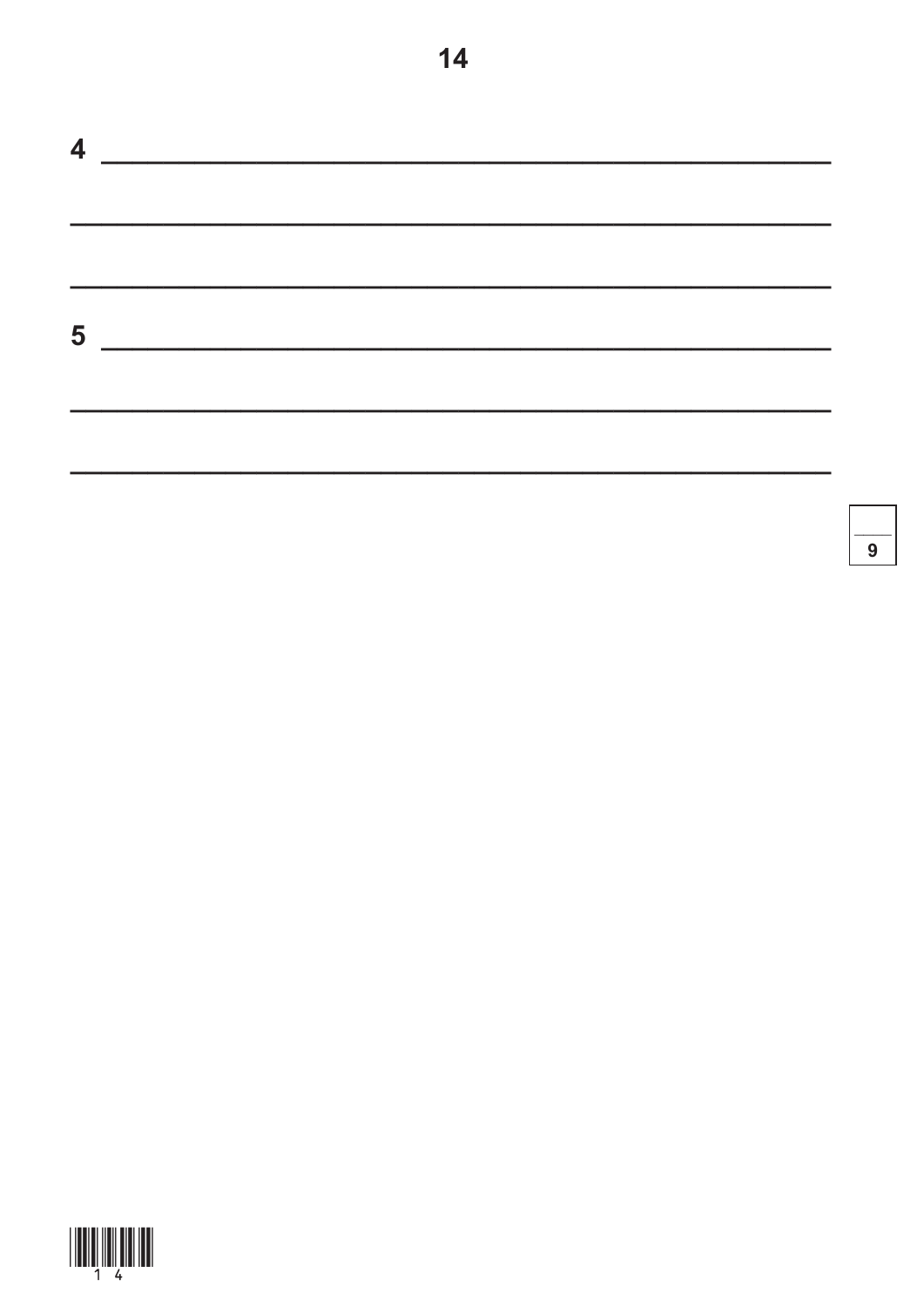

**0 4 Area of study 2: Popular Music**

 **This excerpt will be played FOUR times.**

**You may find it helpful to tick a box each time you hear the excerpt.**



 $0|4|$ . |1|

**Complete the following rhythm, sung to "Talkin' 'bout my gen-er-a-tion".**

**(N.B. the curved line below the last two notes is a slur.) [4 marks]**

**Score extract from - Talkin' about my generation by Pete Townshend cannot be reproduced here due to third-party copyright restrictions.**

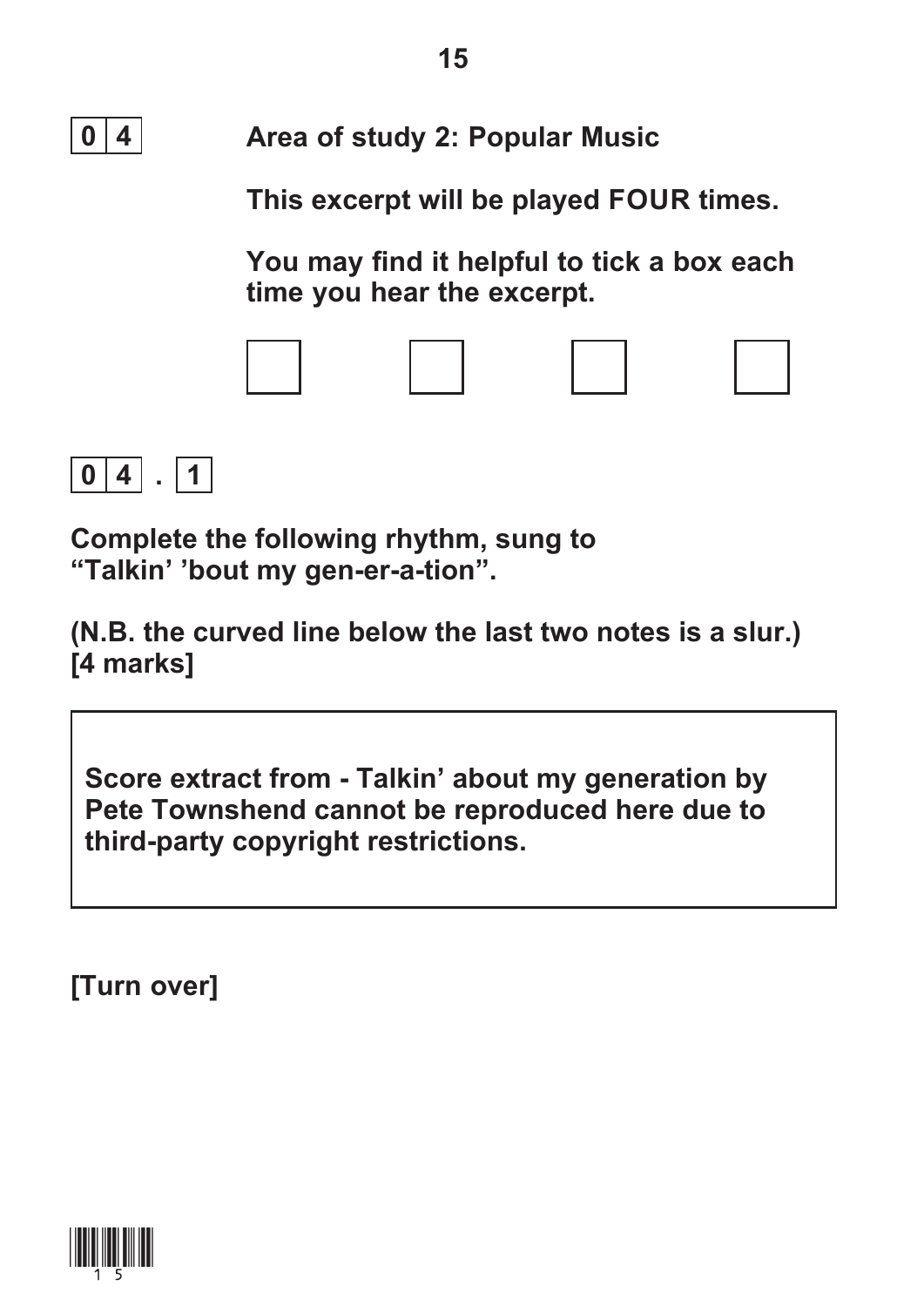

Identify FIVE features of MELODY, HARMONY, TEMPO, **TEXTURE and/or INSTRUMENTATION used in this** excerpt typical of Rock music of the 1960s and 1970s.  $[5$  marks $]$ 

| $\begin{array}{c} \n 1 \end{array}$ |
|-------------------------------------|
|                                     |
|                                     |
| $2\overline{\phantom{a}}$           |
|                                     |
|                                     |
|                                     |
|                                     |
|                                     |
| $\overline{4}$                      |
|                                     |
|                                     |
|                                     |
|                                     |
|                                     |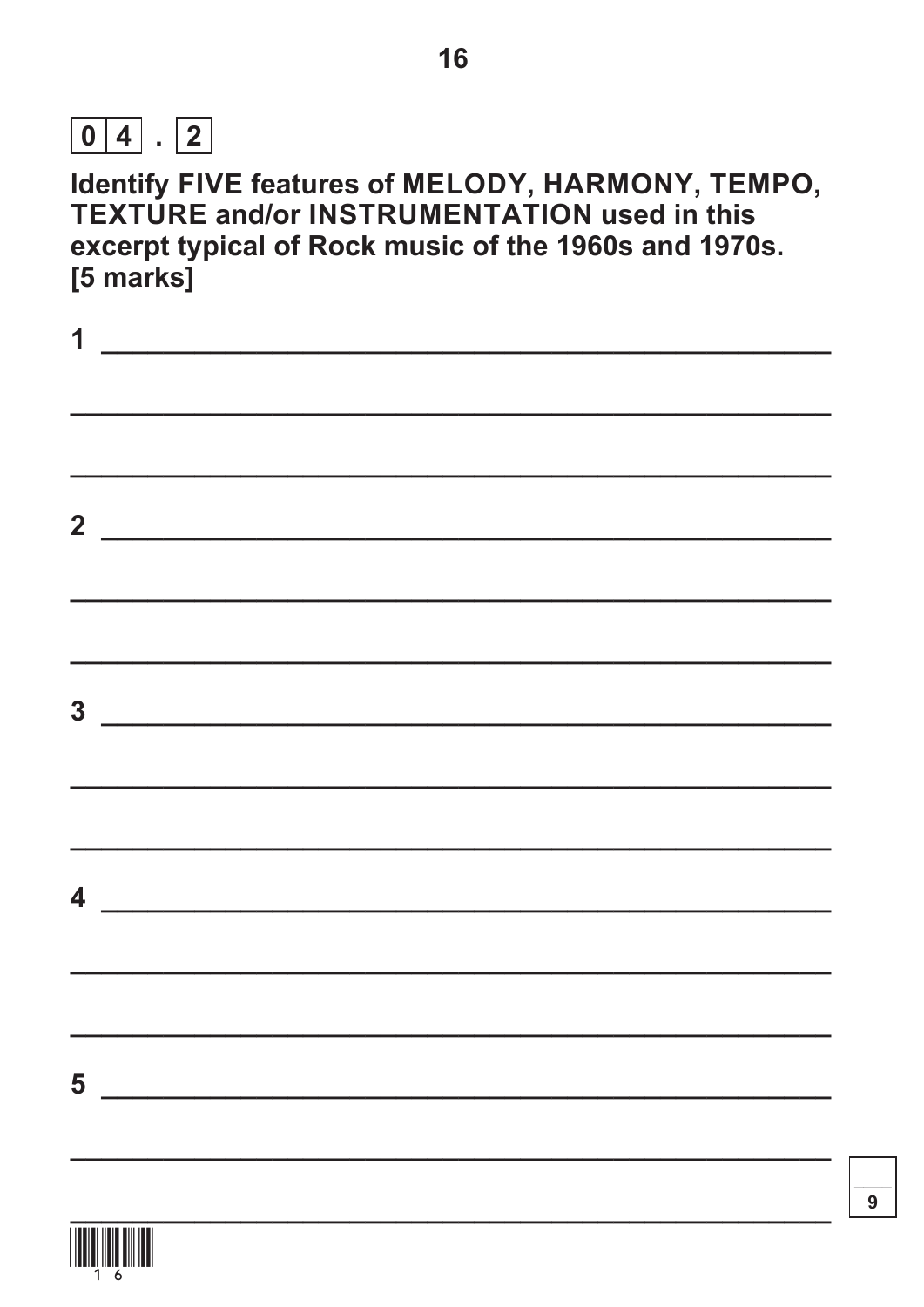

**0 5 Area of study 3: Traditional Music**

 **You will hear TWO excerpts.**

 **Each excerpt will be played THREE times.**

 **Excerpt A**

**You may find it helpful to tick a box each time you hear the excerpt.**



|--|--|--|--|--|

**Name the instrument playing the melody after the guitar introduction. [1 mark]**

**\_\_\_\_\_\_\_\_\_\_\_\_\_\_\_\_\_\_\_\_\_\_\_\_\_\_\_\_\_\_\_\_\_\_\_\_\_\_\_\_\_\_\_\_\_\_\_\_\_**

**\_\_\_\_\_\_\_\_\_\_\_\_\_\_\_\_\_\_\_\_\_\_\_\_\_\_\_\_\_\_\_\_\_\_\_\_\_\_\_\_\_\_\_\_\_\_\_\_\_**

 $0|5|$ . |2|

**How many bars are there in this instrumental melody? [1 mark]**

**\_\_\_\_\_\_\_\_\_\_\_\_\_\_\_\_\_\_\_\_\_\_\_\_\_\_\_\_\_\_\_\_\_\_\_\_\_\_\_\_\_\_\_\_\_\_\_\_\_**

**\_\_\_\_\_\_\_\_\_\_\_\_\_\_\_\_\_\_\_\_\_\_\_\_\_\_\_\_\_\_\_\_\_\_\_\_\_\_\_\_\_\_\_\_\_\_\_\_\_**

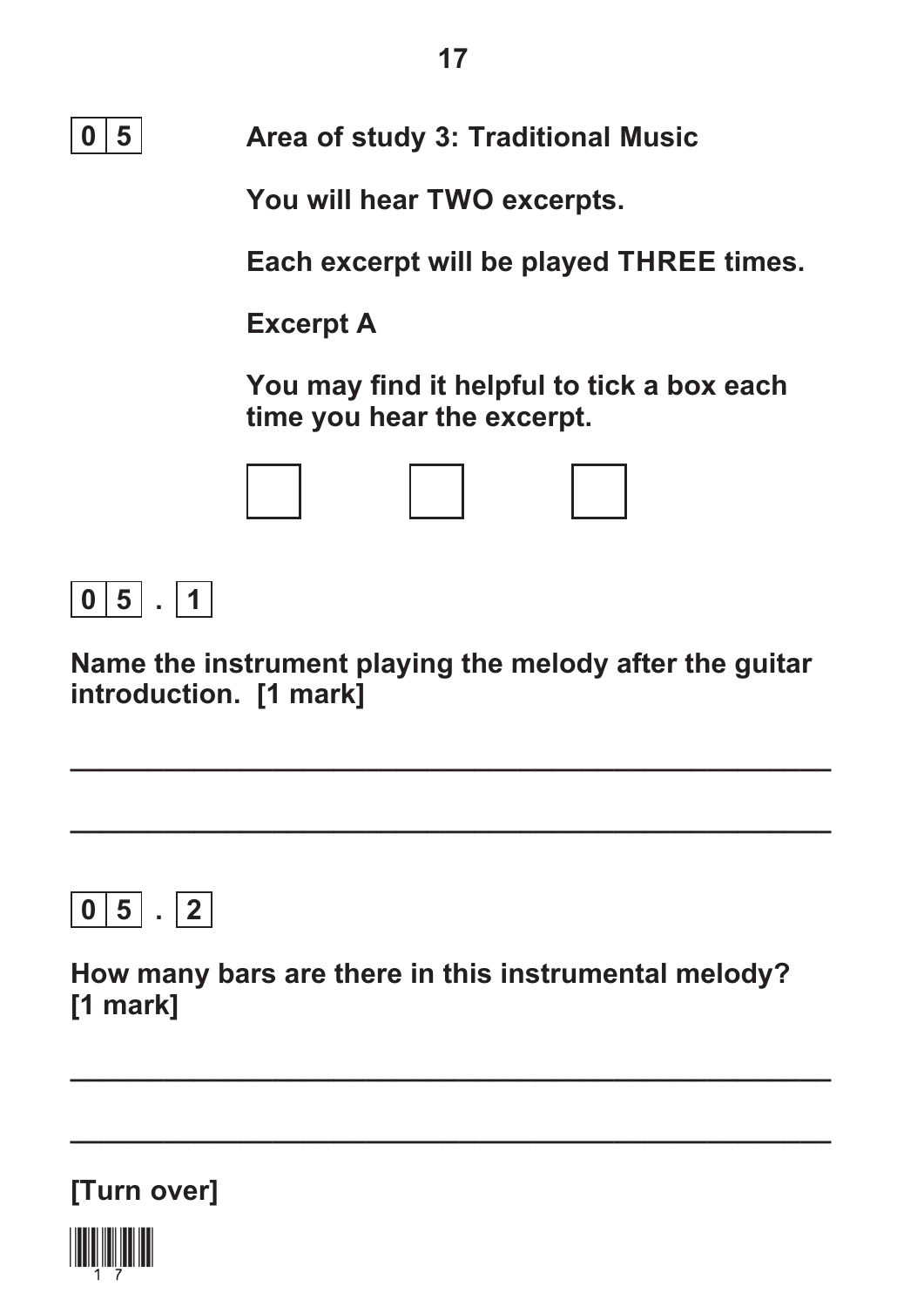

**Which playing technique is used by the bass in this excerpt? [1 mark]**

**\_\_\_\_\_\_\_\_\_\_\_\_\_\_\_\_\_\_\_\_\_\_\_\_\_\_\_\_\_\_\_\_\_\_\_\_\_\_\_\_\_\_\_\_\_\_\_\_\_**

**\_\_\_\_\_\_\_\_\_\_\_\_\_\_\_\_\_\_\_\_\_\_\_\_\_\_\_\_\_\_\_\_\_\_\_\_\_\_\_\_\_\_\_\_\_\_\_\_\_**

**\_\_\_\_\_\_\_\_\_\_\_\_\_\_\_\_\_\_\_\_\_\_\_\_\_\_\_\_\_\_\_\_\_\_\_\_\_\_\_\_\_\_\_\_\_\_\_\_\_**

**\_\_\_\_\_\_\_\_\_\_\_\_\_\_\_\_\_\_\_\_\_\_\_\_\_\_\_\_\_\_\_\_\_\_\_\_\_\_\_\_\_\_\_\_\_\_\_\_\_**



#### **Describe the speed/tempo of this excerpt. [1 mark]**

 **Excerpt B**

**You may find it helpful to tick a box each time you hear the excerpt.**



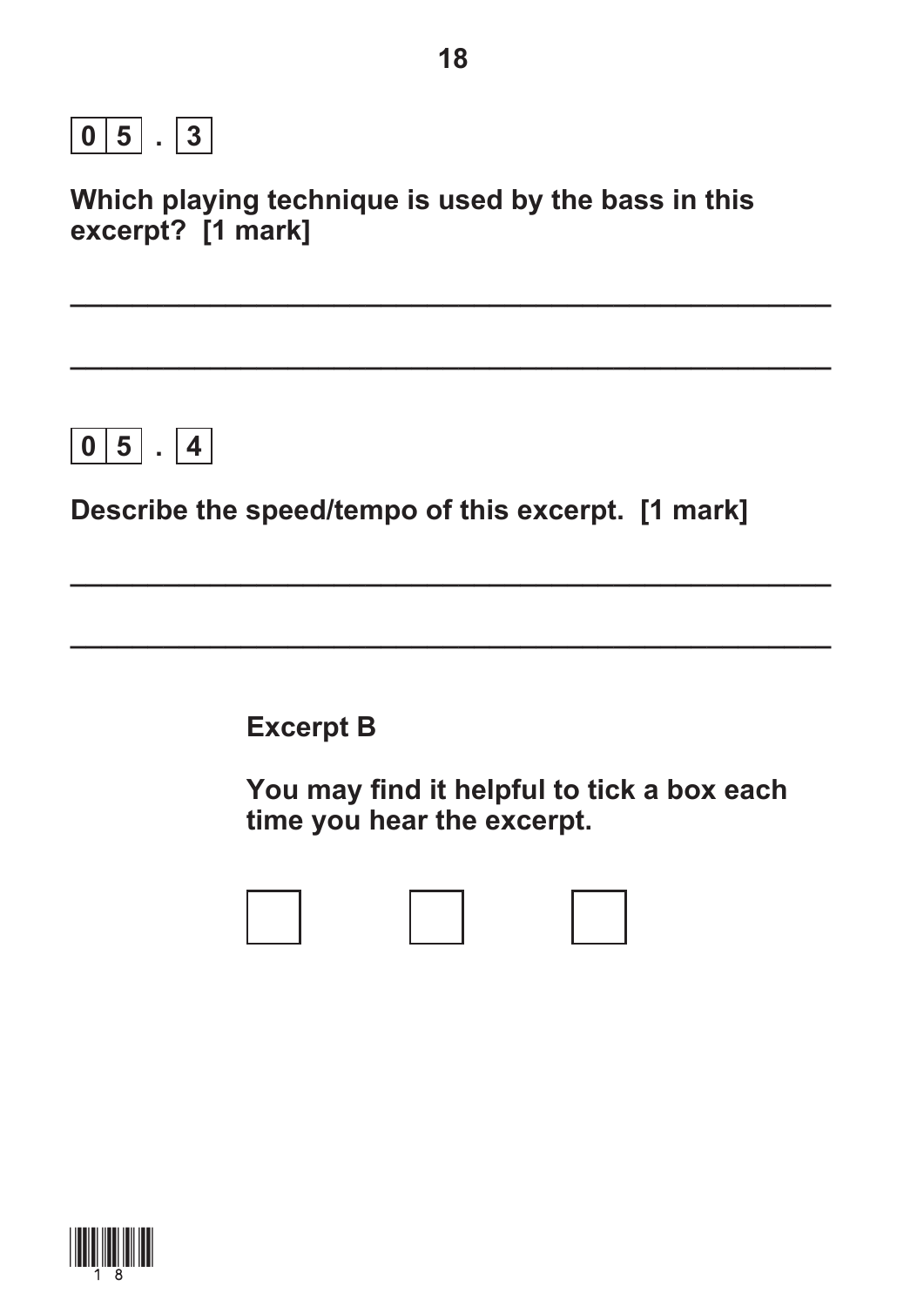

**Which of the following best matches the style of this music? [1 mark]**

**Circle your answer.**

**cha-cha salsa**

**samba tango**



**Name the ornament which can be heard during the introduction. [1 mark]**

**\_\_\_\_\_\_\_\_\_\_\_\_\_\_\_\_\_\_\_\_\_\_\_\_\_\_\_\_\_\_\_\_\_\_\_\_\_\_\_\_\_\_\_\_\_\_\_\_\_**

**\_\_\_\_\_\_\_\_\_\_\_\_\_\_\_\_\_\_\_\_\_\_\_\_\_\_\_\_\_\_\_\_\_\_\_\_\_\_\_\_\_\_\_\_\_\_\_\_\_**

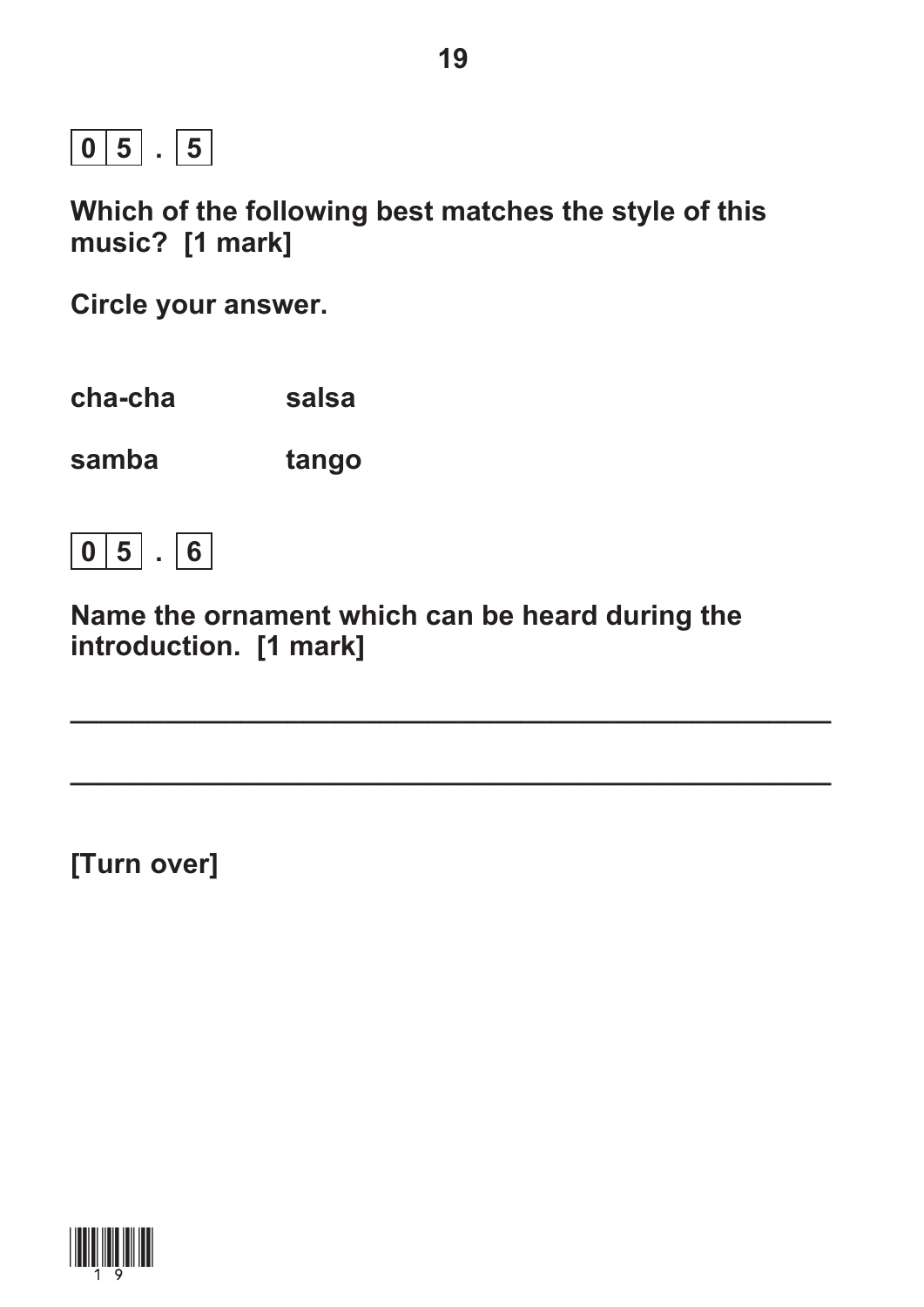

## Identify TWO features of MELODY and/or<br>INSTRUMENTATION used in this excerpt typical of Latin American music. [2 marks]

| $\mathbf{1}$ | <u> 1989 - Johann John Stein, market fan it ferstjer fan de Amerikaanske kommunister fan it ferstjer fan it fers</u> |
|--------------|----------------------------------------------------------------------------------------------------------------------|
|              |                                                                                                                      |
|              |                                                                                                                      |
|              | $\overline{\mathbf{r}}$                                                                                              |
|              |                                                                                                                      |
|              |                                                                                                                      |

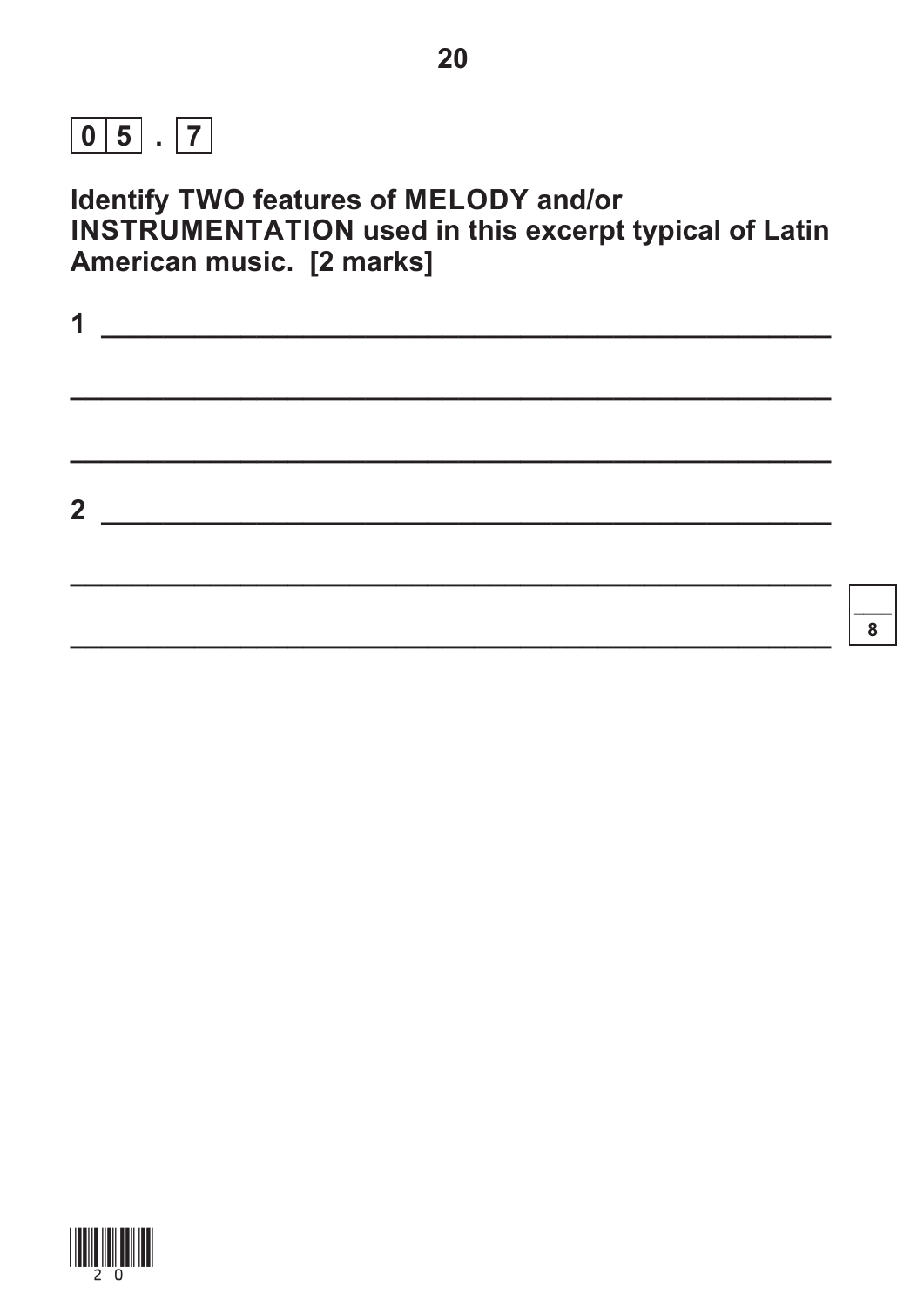

**0 6 Area of study 4: Western Classical Tradition since 1910**

 **You will hear TWO excerpts.**

 **Each excerpt will be played THREE times.**

 **Excerpt A**

**You may find it helpful to tick a box each time you hear the excerpt.**





**Which type of instrumental group is playing in this excerpt? [1 mark]**

**Circle your answer.**

**Brass Band Orchestra**

**String Orchestra Wind Band**

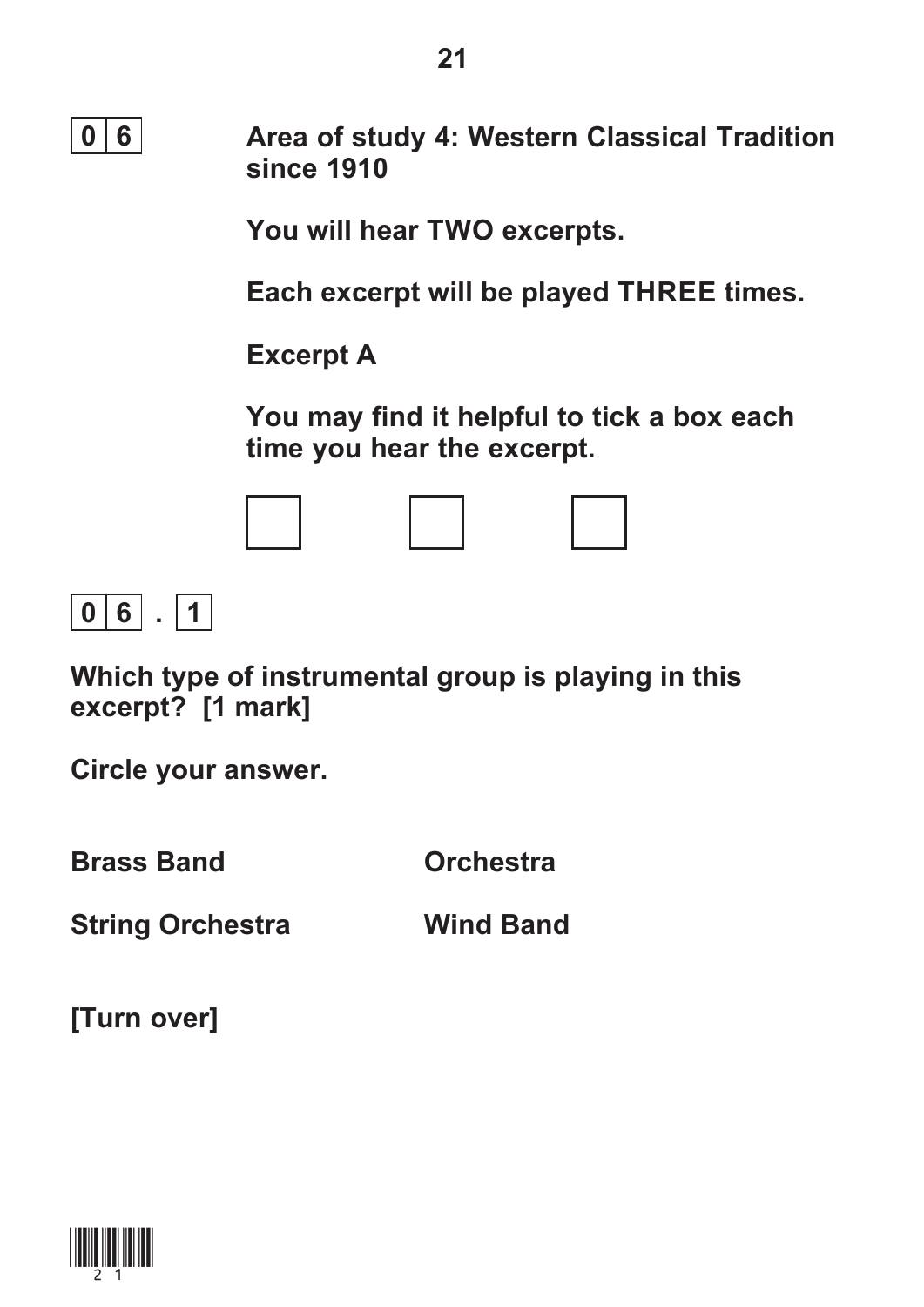

**Name TWO features of articulation used during this excerpt. [2 marks]**

| 1                                               |                                                                          |
|-------------------------------------------------|--------------------------------------------------------------------------|
| $\overline{2}$                                  |                                                                          |
|                                                 |                                                                          |
| $\vert$ 0 $\vert$ 6 $\vert$ . $\vert$ 3 $\vert$ |                                                                          |
|                                                 | Describe the texture of this excerpt. [1 mark]                           |
|                                                 |                                                                          |
|                                                 |                                                                          |
|                                                 | <b>Excerpt B</b>                                                         |
|                                                 | You may find it helpful to tick a box each<br>time you hear the excerpt. |
|                                                 |                                                                          |

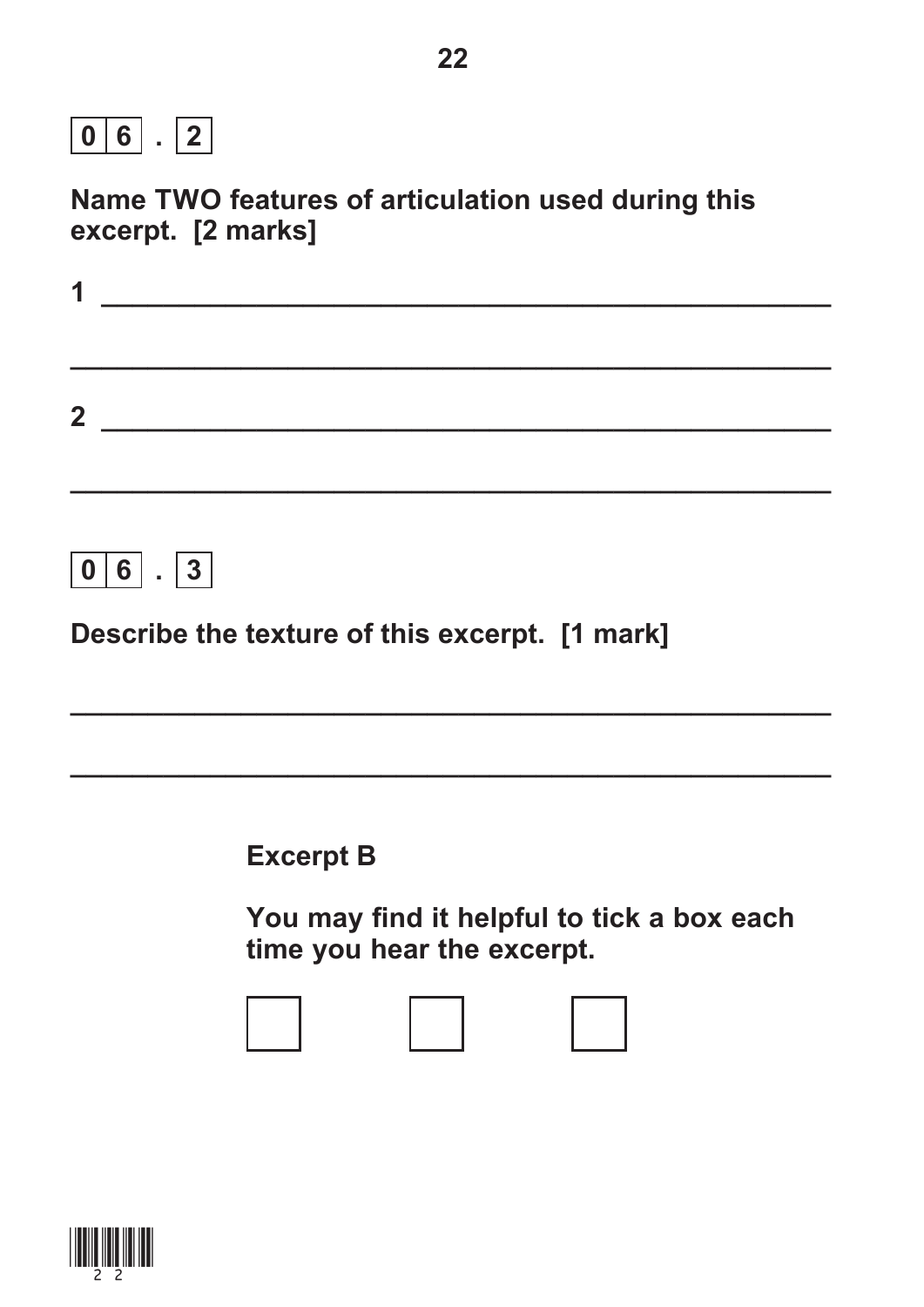

**Describe what happens to the tempo during the first section of this excerpt. [1 mark]**

**\_\_\_\_\_\_\_\_\_\_\_\_\_\_\_\_\_\_\_\_\_\_\_\_\_\_\_\_\_\_\_\_\_\_\_\_\_\_\_\_\_\_\_\_\_\_\_\_\_**

**\_\_\_\_\_\_\_\_\_\_\_\_\_\_\_\_\_\_\_\_\_\_\_\_\_\_\_\_\_\_\_\_\_\_\_\_\_\_\_\_\_\_\_\_\_\_\_\_\_**



**Which of the following is a feature of the melody in this excerpt? [1 mark]**

**Circle your answer.**

**diminution inversion**

**retrograde sequence**

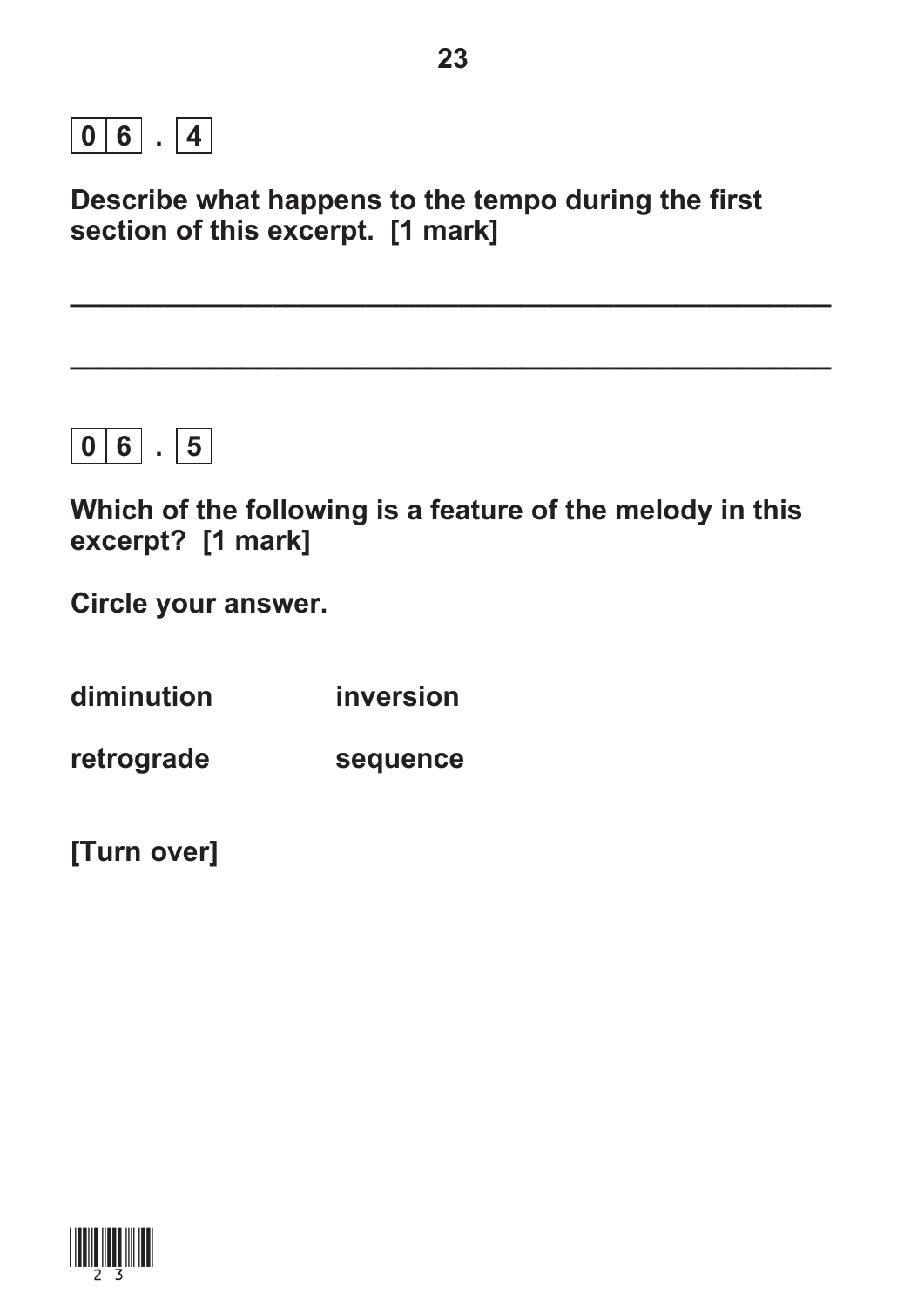|--|--|--|--|

Identify TWO features of DYNAMICS and/or USE OF<br>INSTRUMENTS used in this excerpt typical of 20th century music. [2 marks]

| $\overline{\mathbf{2}}$ | <u> 2002 - Johann John Stone, meister für der Stone (</u> |  |  |  |
|-------------------------|-----------------------------------------------------------|--|--|--|
|                         |                                                           |  |  |  |
|                         |                                                           |  |  |  |
|                         |                                                           |  |  |  |

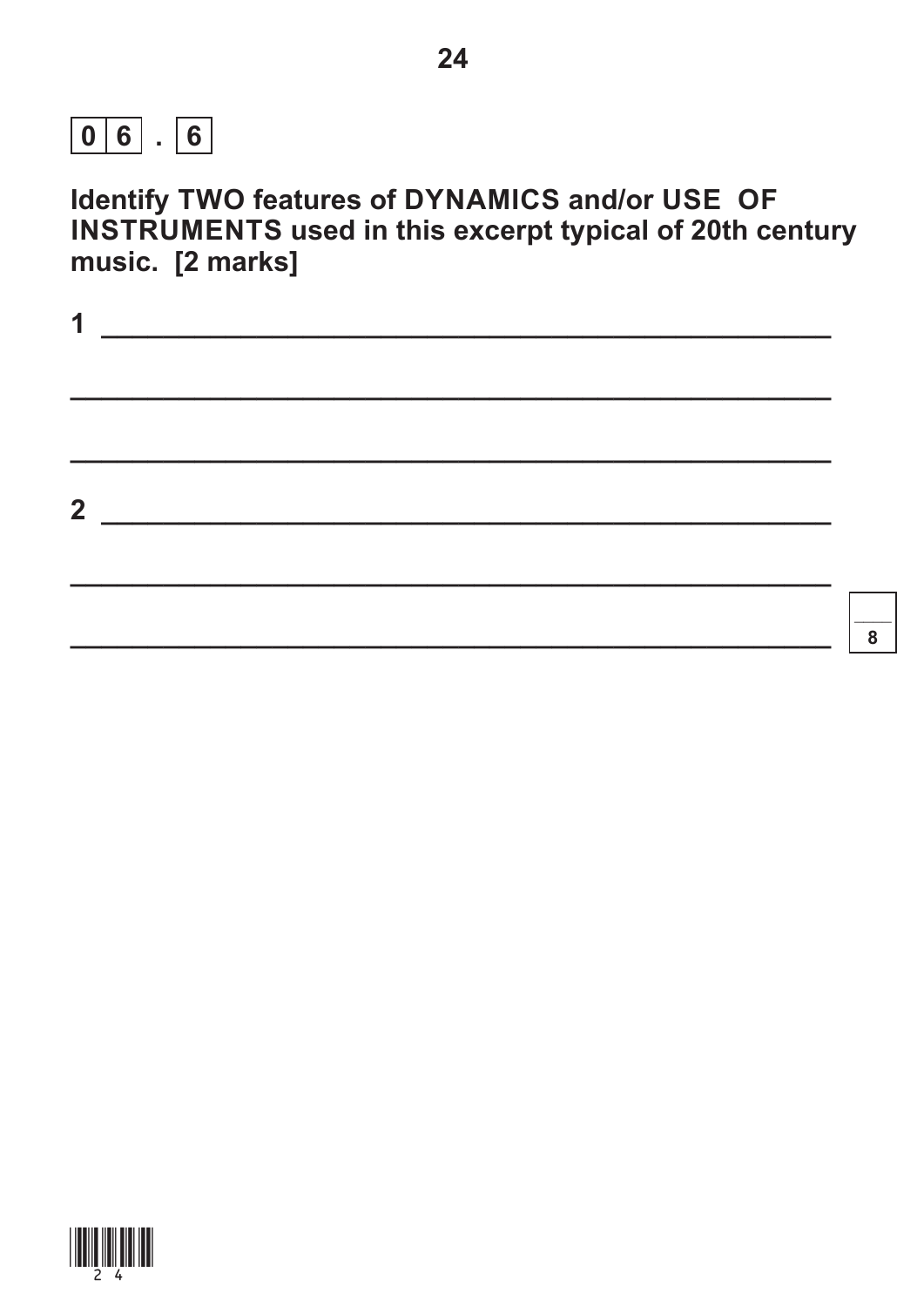

**0 7 Area of study 1: Western Classical Tradition 1650–1910**

 **You will hear TWO excerpts.**

 **Excerpt A**

 **This excerpt will be played THREE times.**

**You may find it helpful to tick a box each time you hear the excerpt.**





**On which note of the scale does the music begin? [1 mark]**

**Circle your answer.**

**1st 3rd**

**5th 7th**

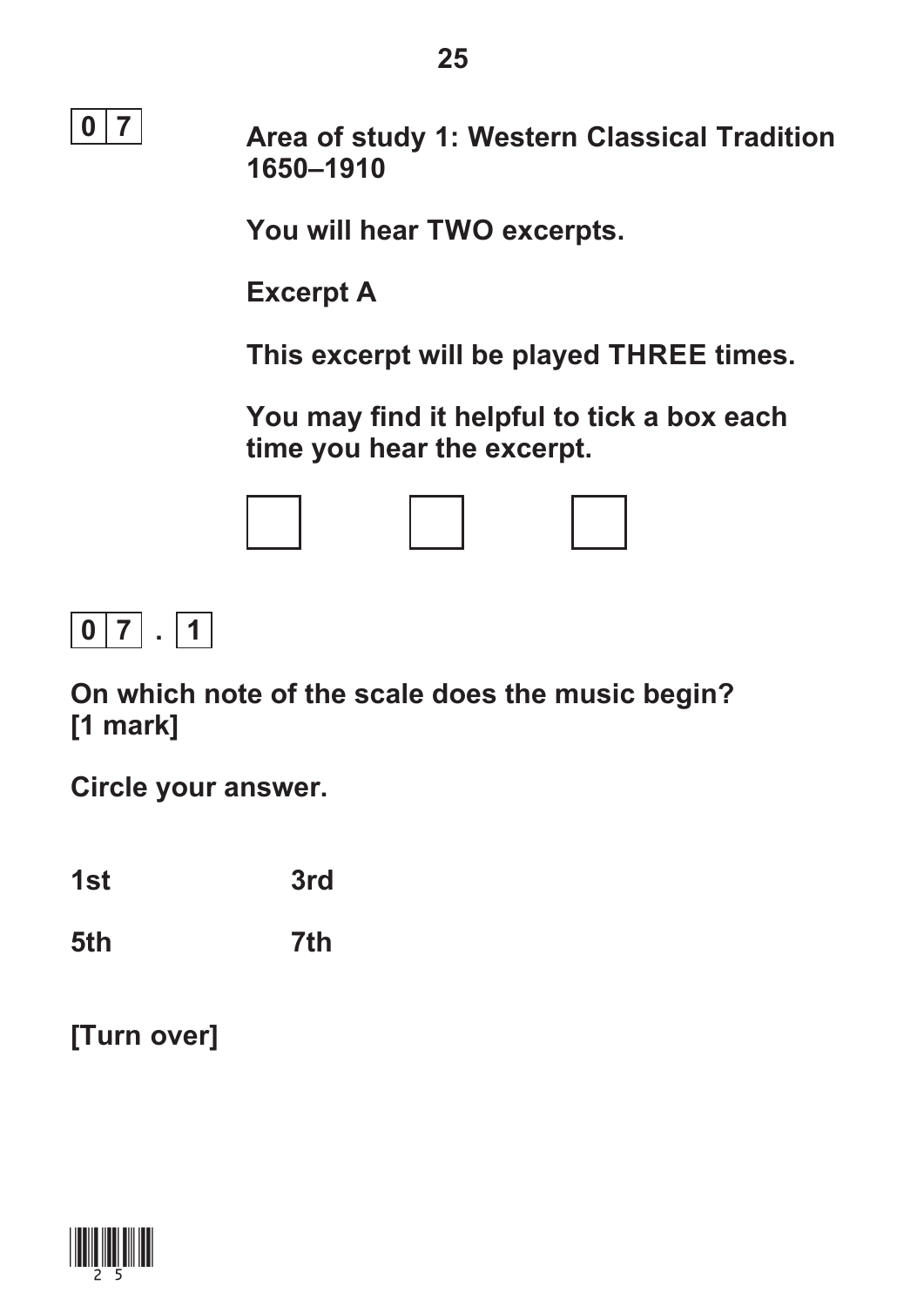

**Describe the texture of the opening phrase. [1 mark]**

**\_\_\_\_\_\_\_\_\_\_\_\_\_\_\_\_\_\_\_\_\_\_\_\_\_\_\_\_\_\_\_\_\_\_\_\_\_\_\_\_\_\_\_\_\_\_\_\_\_**

**\_\_\_\_\_\_\_\_\_\_\_\_\_\_\_\_\_\_\_\_\_\_\_\_\_\_\_\_\_\_\_\_\_\_\_\_\_\_\_\_\_\_\_\_\_\_\_\_\_**



**What happens to the dynamics at the beginning of the next phrase? [1 mark]**

**\_\_\_\_\_\_\_\_\_\_\_\_\_\_\_\_\_\_\_\_\_\_\_\_\_\_\_\_\_\_\_\_\_\_\_\_\_\_\_\_\_\_\_\_\_\_\_\_\_**

**\_\_\_\_\_\_\_\_\_\_\_\_\_\_\_\_\_\_\_\_\_\_\_\_\_\_\_\_\_\_\_\_\_\_\_\_\_\_\_\_\_\_\_\_\_\_\_\_\_**



**Which family of instruments plays this second phrase? [1 mark]**

**\_\_\_\_\_\_\_\_\_\_\_\_\_\_\_\_\_\_\_\_\_\_\_\_\_\_\_\_\_\_\_\_\_\_\_\_\_\_\_\_\_\_\_\_\_\_\_\_\_**

**\_\_\_\_\_\_\_\_\_\_\_\_\_\_\_\_\_\_\_\_\_\_\_\_\_\_\_\_\_\_\_\_\_\_\_\_\_\_\_\_\_\_\_\_\_\_\_\_\_**

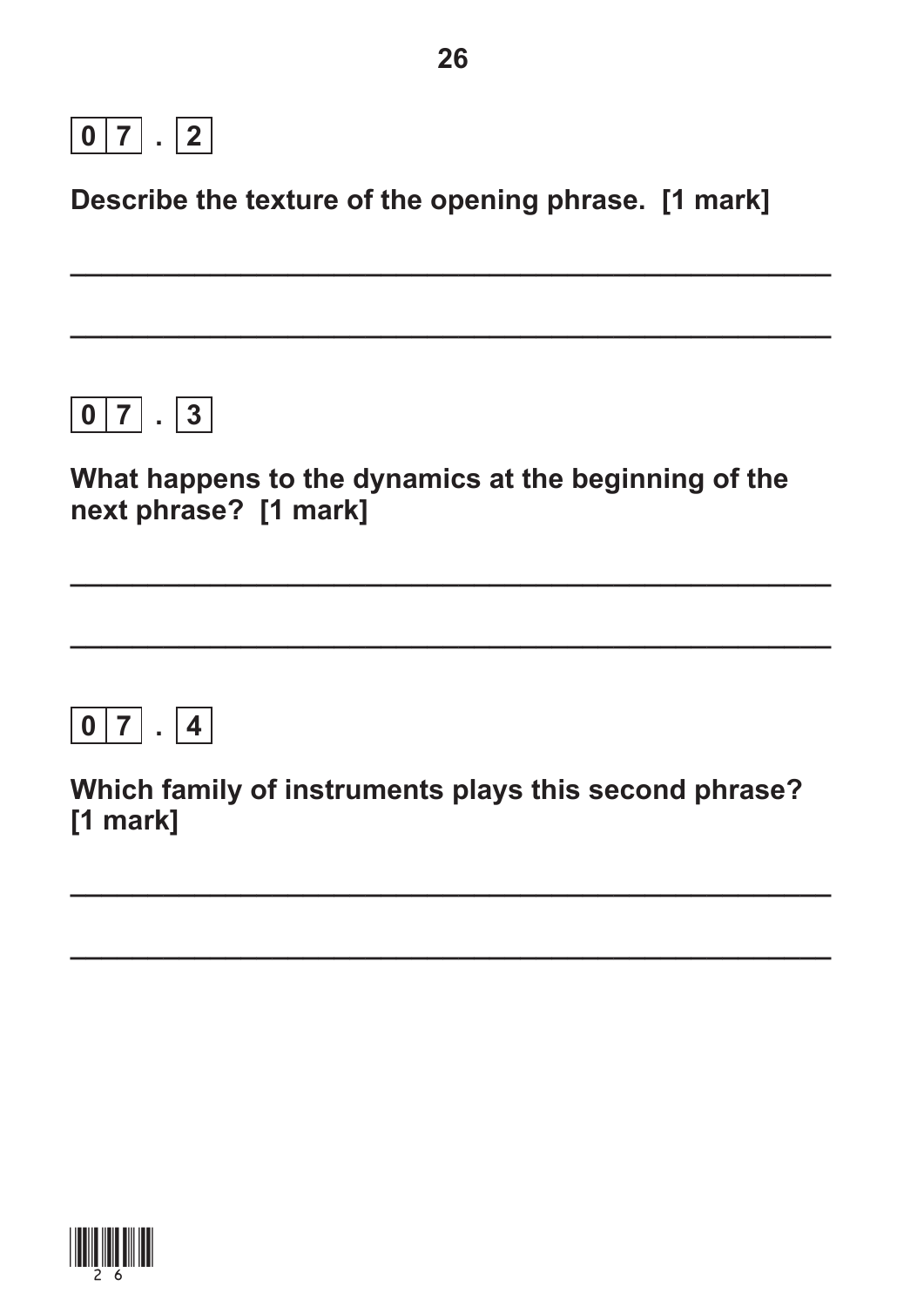**Excerpt B**

 **This excerpt will be played FOUR times.**

**You may find it helpful to tick a box each time you hear the excerpt.**

 **The score below shows the rhythm of the melody of this excerpt.**



 $0|7|$ . 5

**Name the interval between the fourth and fifth notes in bar 1. [1 mark]**

**\_\_\_\_\_\_\_\_\_\_\_\_\_\_\_\_\_\_\_\_\_\_\_\_\_\_\_\_\_\_\_\_\_\_\_\_\_\_\_\_\_\_\_\_\_\_\_\_\_**

**\_\_\_\_\_\_\_\_\_\_\_\_\_\_\_\_\_\_\_\_\_\_\_\_\_\_\_\_\_\_\_\_\_\_\_\_\_\_\_\_\_\_\_\_\_\_\_\_\_**

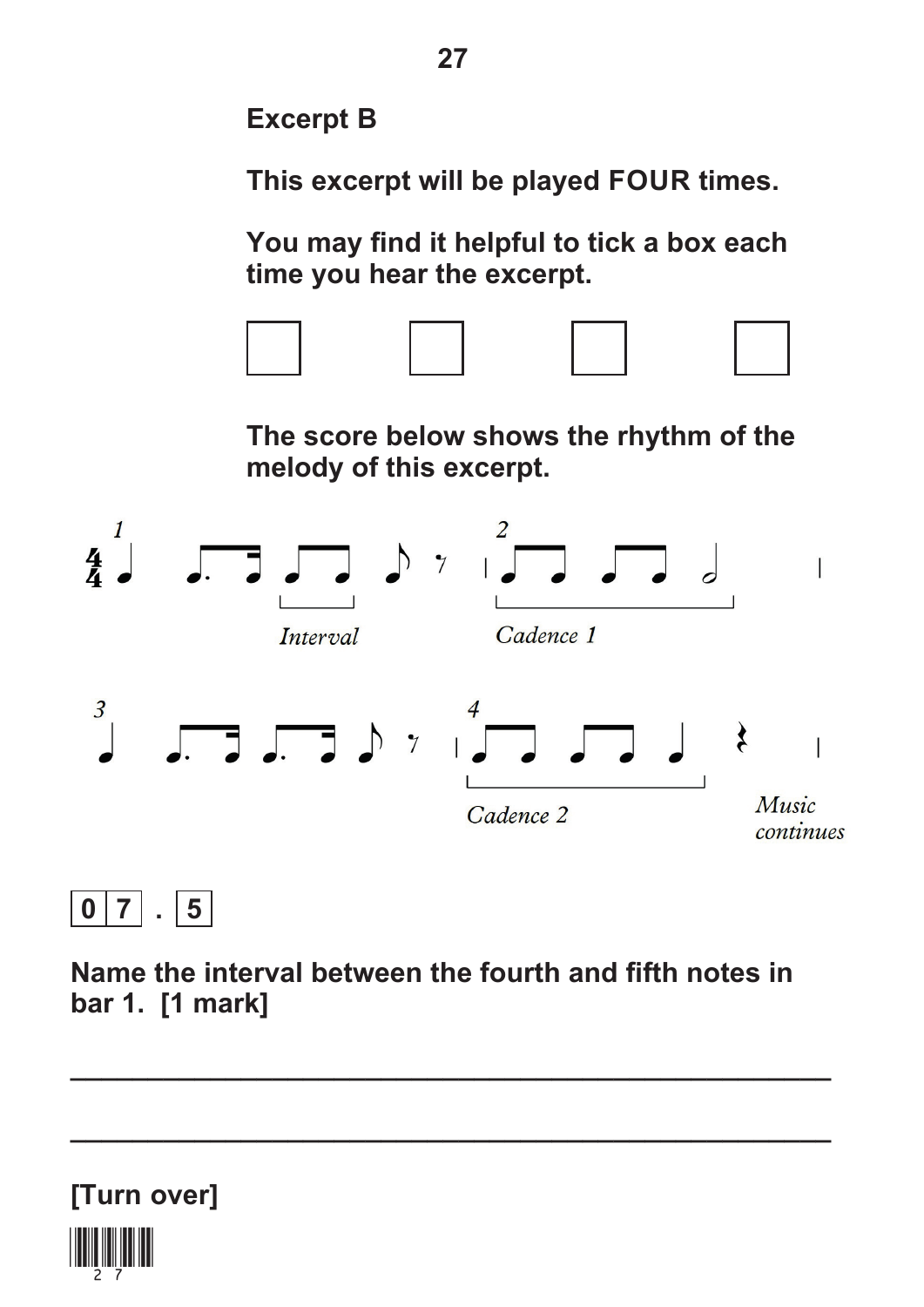

**Name the cadences played in bars 2 and 4. [2 marks]**

**\_\_\_\_\_\_\_\_\_\_\_\_\_\_\_\_\_\_\_\_\_\_\_\_\_\_\_\_\_\_\_\_\_\_\_\_\_\_\_\_\_\_\_\_\_\_\_\_\_**

**\_\_\_\_\_\_\_\_\_\_\_\_\_\_\_\_\_\_\_\_\_\_\_\_\_\_\_\_\_\_\_\_\_\_\_\_\_\_\_\_\_\_\_\_\_\_\_\_\_**

**\_\_\_\_\_\_\_\_\_\_\_\_\_\_\_\_\_\_\_\_\_\_\_\_\_\_\_\_\_\_\_\_\_\_\_\_\_\_\_\_\_\_\_\_\_\_\_\_\_**

**Bar 2: Cadence 1**

**Bar 4: Cadence 2**

**07 . 7**

**Name the tonality of this excerpt. [1 mark]**

**\_\_\_\_\_\_\_\_\_\_\_\_\_\_\_\_\_\_\_\_\_\_\_\_\_\_\_\_\_\_\_\_\_\_\_\_\_\_\_\_\_\_\_\_\_\_\_\_\_** \_\_\_\_ **8**

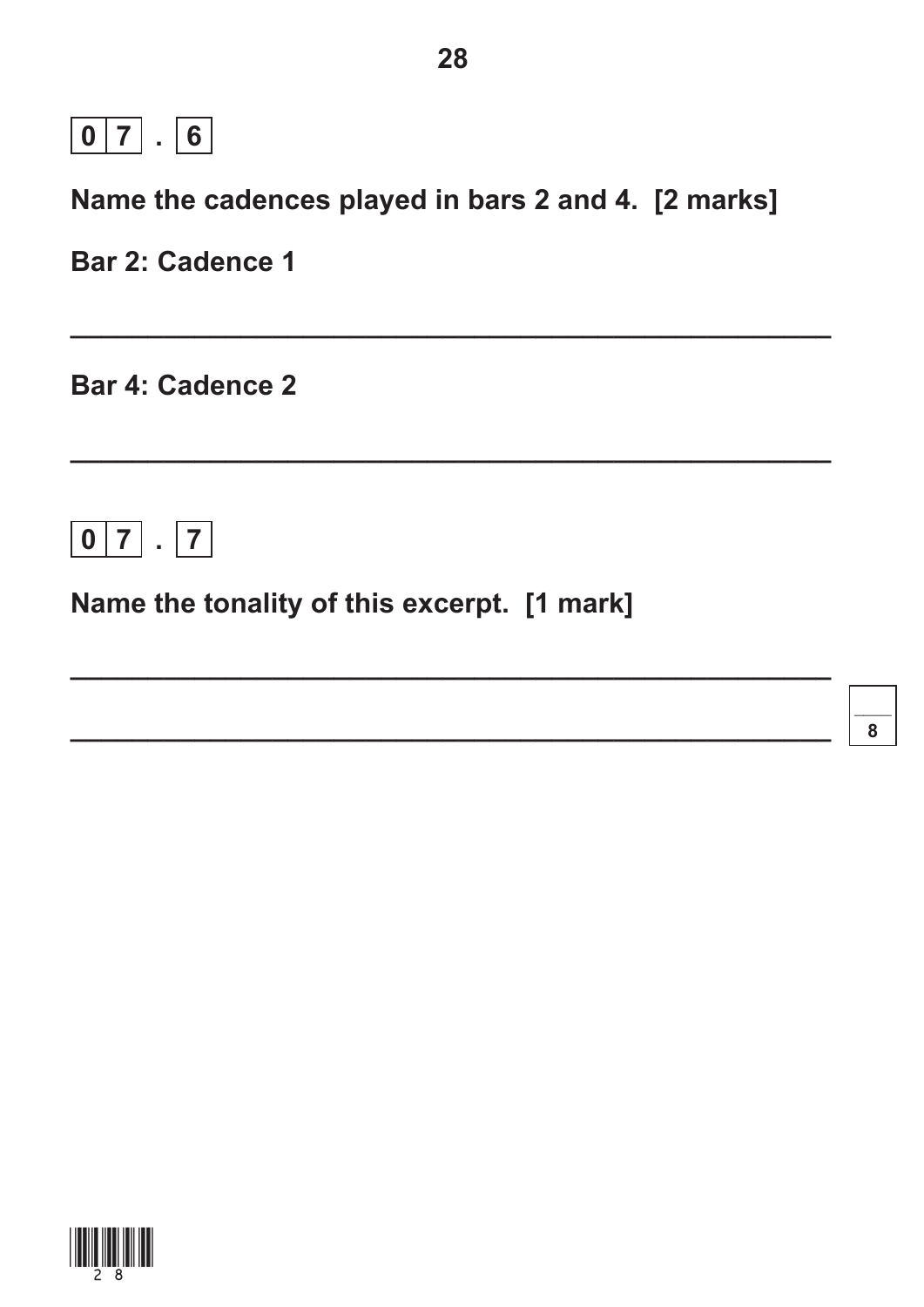

**0 8 Area of study 2: Popular Music** 

 **You will hear TWO excerpts.**

 **Each excerpt will be played THREE times.**

 **Excerpt A**

**You may find it helpful to tick a box each time you hear the excerpt.**



|--|--|--|--|

**Which of the following best matches the pattern of notes played at the beginning of this excerpt? [1 mark]**

**Tick your choice.**

**Score extract from - Passenger by Mike Rosenberg cannot be reproduced here due to third-party copyright restrictions.**

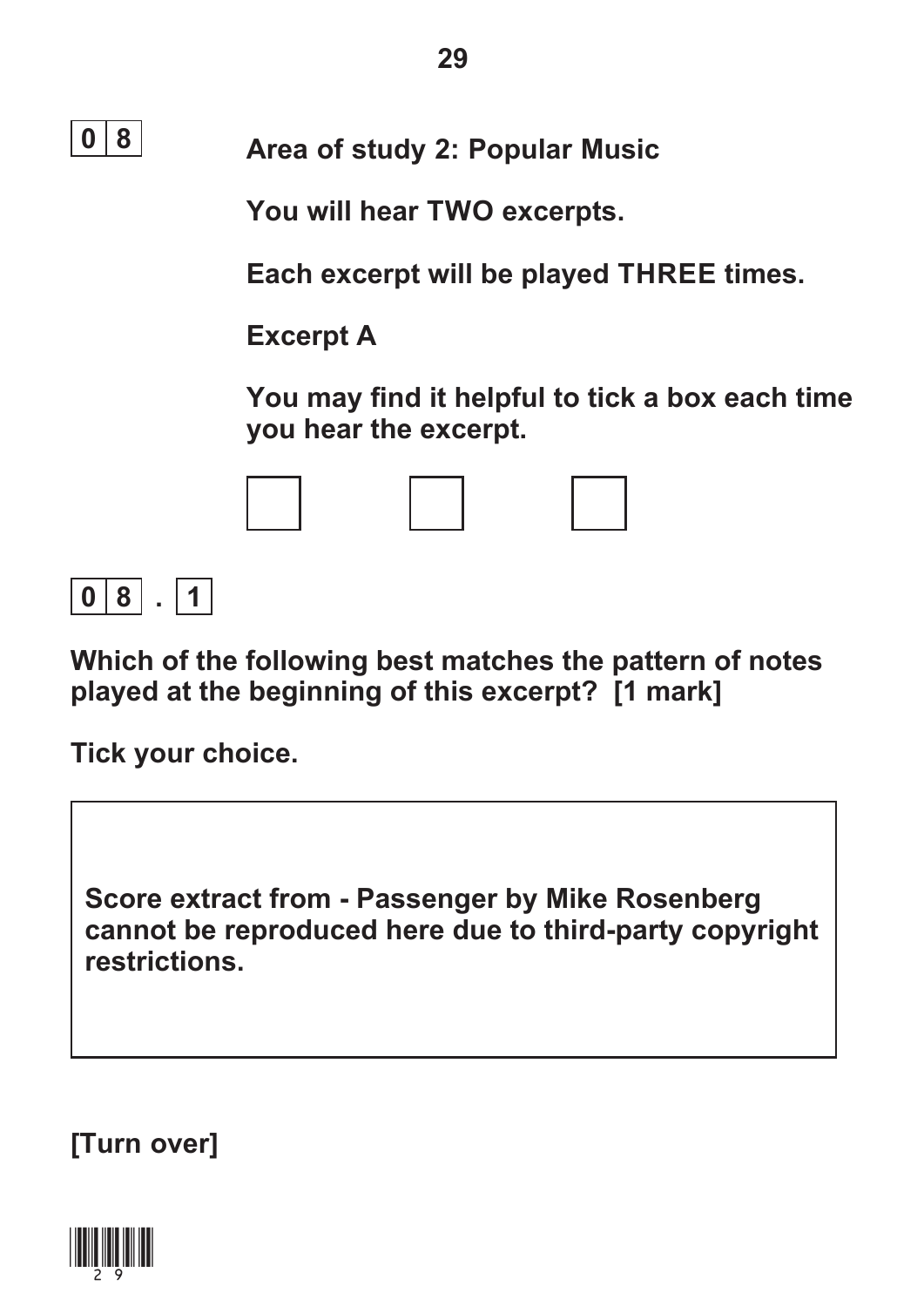

**Name the stringed instrument playing this pattern of notes at the beginning of this excerpt. [1 mark]**

**\_\_\_\_\_\_\_\_\_\_\_\_\_\_\_\_\_\_\_\_\_\_\_\_\_\_\_\_\_\_\_\_\_\_\_\_\_\_\_\_\_\_\_\_\_\_\_\_\_**

**\_\_\_\_\_\_\_\_\_\_\_\_\_\_\_\_\_\_\_\_\_\_\_\_\_\_\_\_\_\_\_\_\_\_\_\_\_\_\_\_\_\_\_\_\_\_\_\_\_**



**Identify a rhythmic feature of the melody in this excerpt. [1 mark]**

**\_\_\_\_\_\_\_\_\_\_\_\_\_\_\_\_\_\_\_\_\_\_\_\_\_\_\_\_\_\_\_\_\_\_\_\_\_\_\_\_\_\_\_\_\_\_\_\_\_**

**\_\_\_\_\_\_\_\_\_\_\_\_\_\_\_\_\_\_\_\_\_\_\_\_\_\_\_\_\_\_\_\_\_\_\_\_\_\_\_\_\_\_\_\_\_\_\_\_\_**

**\_\_\_\_\_\_\_\_\_\_\_\_\_\_\_\_\_\_\_\_\_\_\_\_\_\_\_\_\_\_\_\_\_\_\_\_\_\_\_\_\_\_\_\_\_\_\_\_\_**

**\_\_\_\_\_\_\_\_\_\_\_\_\_\_\_\_\_\_\_\_\_\_\_\_\_\_\_\_\_\_\_\_\_\_\_\_\_\_\_\_\_\_\_\_\_\_\_\_\_**



**What is the time signature of this excerpt? [1 mark]**

 **Excerpt B**

**You may find it helpful to tick a box each time you hear the excerpt.**

![](_page_29_Picture_8.jpeg)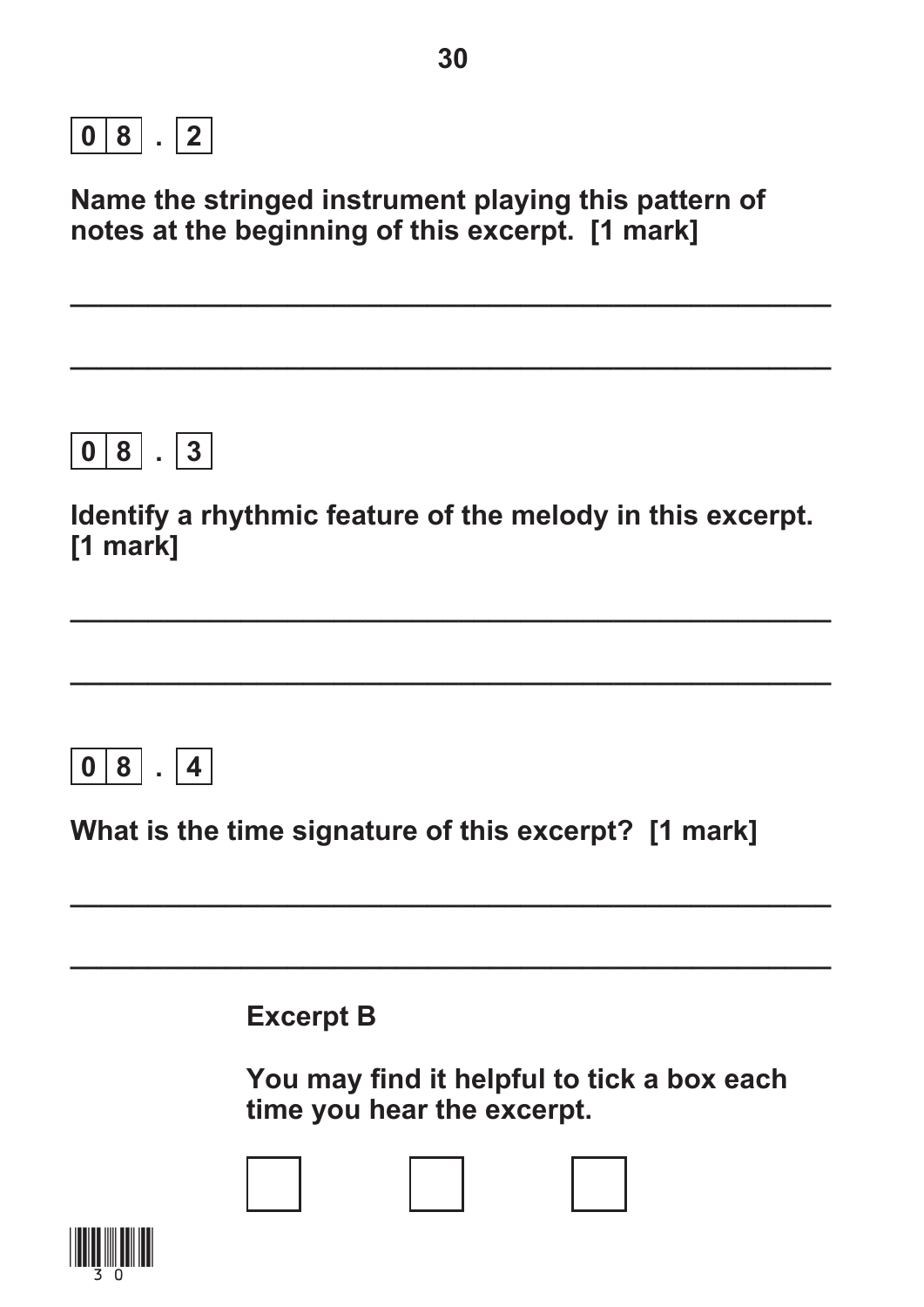**08 . 5**

**The opening lyrics are**

**Lyrics extract from - Chasing Pavements by Adele cannot be reproduced here due to third-party copyright restrictions.**

**Name the repeating interval sung to the second line lyric 'I just keep chasing.' [1 mark]**

**\_\_\_\_\_\_\_\_\_\_\_\_\_\_\_\_\_\_\_\_\_\_\_\_\_\_\_\_\_\_\_\_\_\_\_\_\_\_\_\_\_\_\_\_\_\_\_\_\_**

**\_\_\_\_\_\_\_\_\_\_\_\_\_\_\_\_\_\_\_\_\_\_\_\_\_\_\_\_\_\_\_\_\_\_\_\_\_\_\_\_\_\_\_\_\_\_\_\_\_**

**\_\_\_\_\_\_\_\_\_\_\_\_\_\_\_\_\_\_\_\_\_\_\_\_\_\_\_\_\_\_\_\_\_\_\_\_\_\_\_\_\_\_\_\_\_\_\_\_\_**

**\_\_\_\_\_\_\_\_\_\_\_\_\_\_\_\_\_\_\_\_\_\_\_\_\_\_\_\_\_\_\_\_\_\_\_\_\_\_\_\_\_\_\_\_\_\_\_\_\_**

![](_page_30_Picture_4.jpeg)

**Describe the texture of this excerpt. [1 mark]**

 $0|8|.|7|$ 

**What term best describes the dynamics of the majority of this excerpt? [1 mark]**

**\_\_\_\_\_\_\_\_\_\_\_\_\_\_\_\_\_\_\_\_\_\_\_\_\_\_\_\_\_\_\_\_\_\_\_\_\_\_\_\_\_\_\_\_\_\_\_\_\_**

**\_\_\_\_\_\_\_\_\_\_\_\_\_\_\_\_\_\_\_\_\_\_\_\_\_\_\_\_\_\_\_\_\_\_\_\_\_\_\_\_\_\_\_\_\_\_\_\_\_**

![](_page_30_Figure_8.jpeg)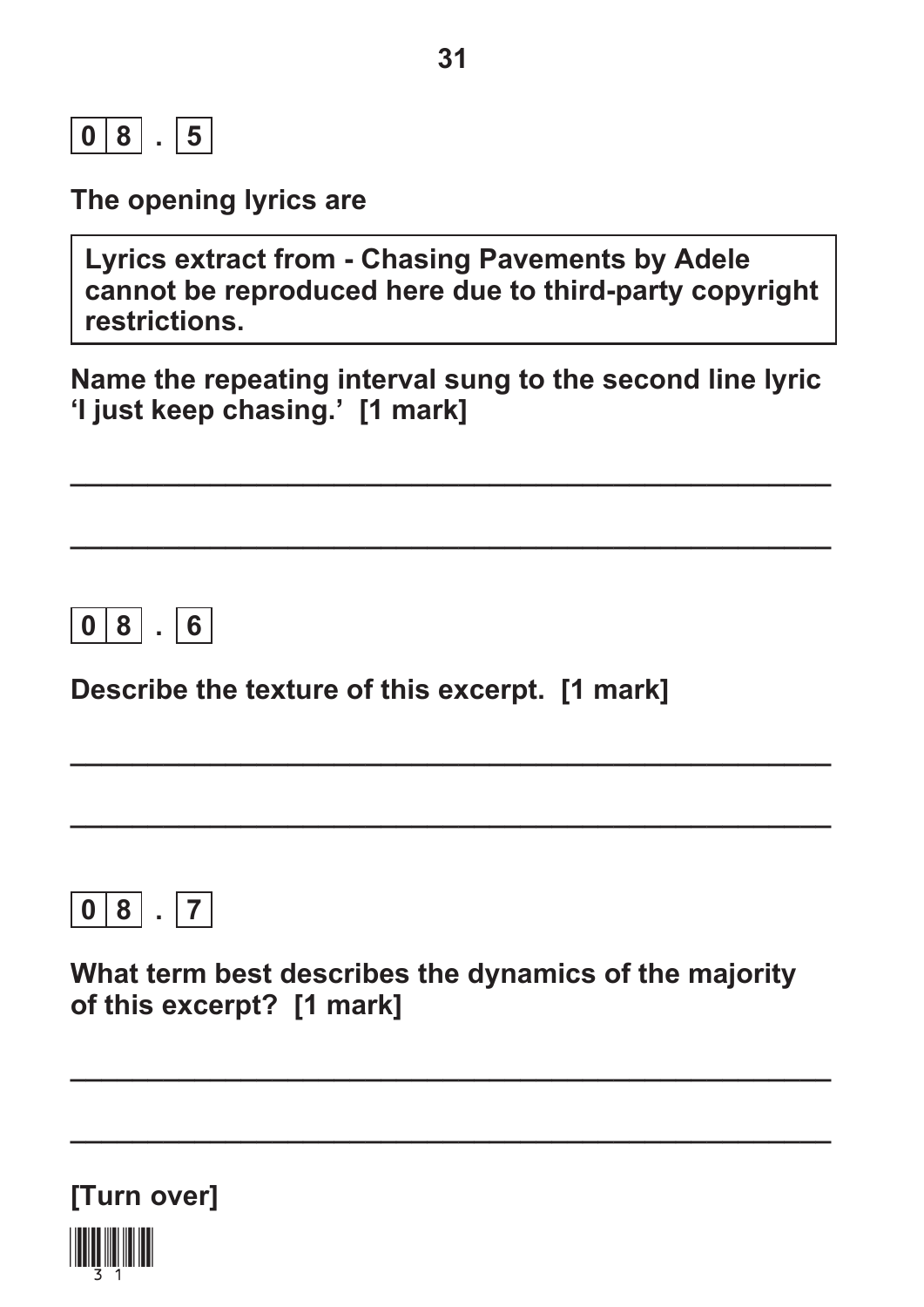![](_page_31_Picture_0.jpeg)

#### **Which type of voice is singing this excerpt? [1 mark]**

**Circle your answer.**

**soprano alto**

tenor bass  $\frac{1}{8}$ 

![](_page_31_Picture_5.jpeg)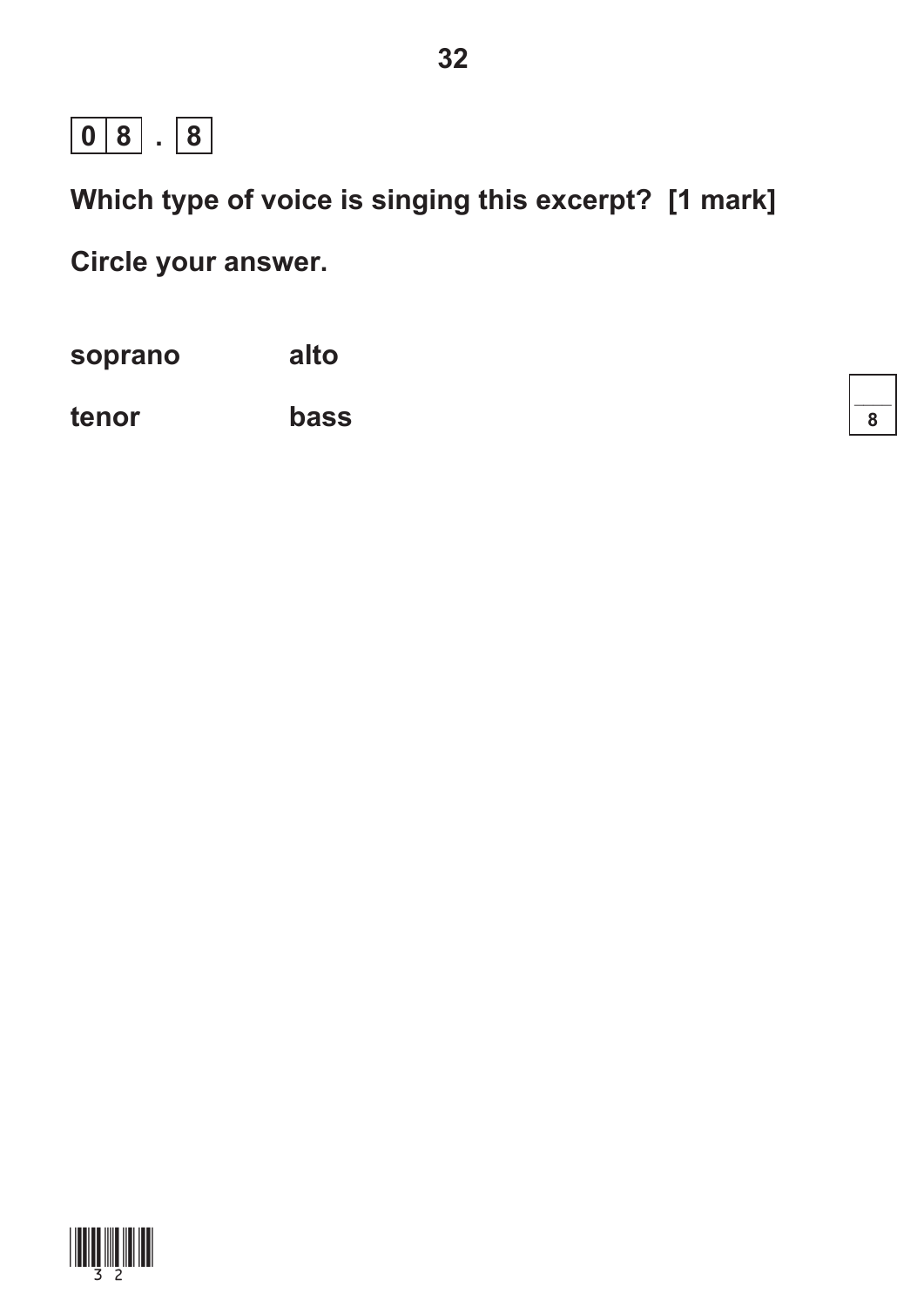**Section B: Contextual Understanding**

**Answer Question 09.**

**Answer ONE question from QUESTIONS 10–12**

**0 9 Area of study 1: Western Classical Tradition 1650–1910**

> **Haydn: 'Symphony No. 101 in D major, Clock, movt. 2'**

![](_page_32_Picture_6.jpeg)

**Identify TWO keys used in this second movement other than G major. [2 marks]**

**1 \_\_\_\_\_\_\_\_\_\_\_\_\_\_\_\_\_\_\_\_\_\_\_\_\_\_\_\_\_\_\_\_\_\_\_\_\_\_\_\_\_\_\_\_\_\_\_ \_\_\_\_\_\_\_\_\_\_\_\_\_\_\_\_\_\_\_\_\_\_\_\_\_\_\_\_\_\_\_\_\_\_\_\_\_\_\_\_\_\_\_\_\_\_\_\_\_ \_\_\_\_\_\_\_\_\_\_\_\_\_\_\_\_\_\_\_\_\_\_\_\_\_\_\_\_\_\_\_\_\_\_\_\_\_\_\_\_\_\_\_\_\_\_\_\_\_ 2 \_\_\_\_\_\_\_\_\_\_\_\_\_\_\_\_\_\_\_\_\_\_\_\_\_\_\_\_\_\_\_\_\_\_\_\_\_\_\_\_\_\_\_\_\_\_\_**

**\_\_\_\_\_\_\_\_\_\_\_\_\_\_\_\_\_\_\_\_\_\_\_\_\_\_\_\_\_\_\_\_\_\_\_\_\_\_\_\_\_\_\_\_\_\_\_\_\_**

**\_\_\_\_\_\_\_\_\_\_\_\_\_\_\_\_\_\_\_\_\_\_\_\_\_\_\_\_\_\_\_\_\_\_\_\_\_\_\_\_\_\_\_\_\_\_\_\_\_**

![](_page_32_Picture_10.jpeg)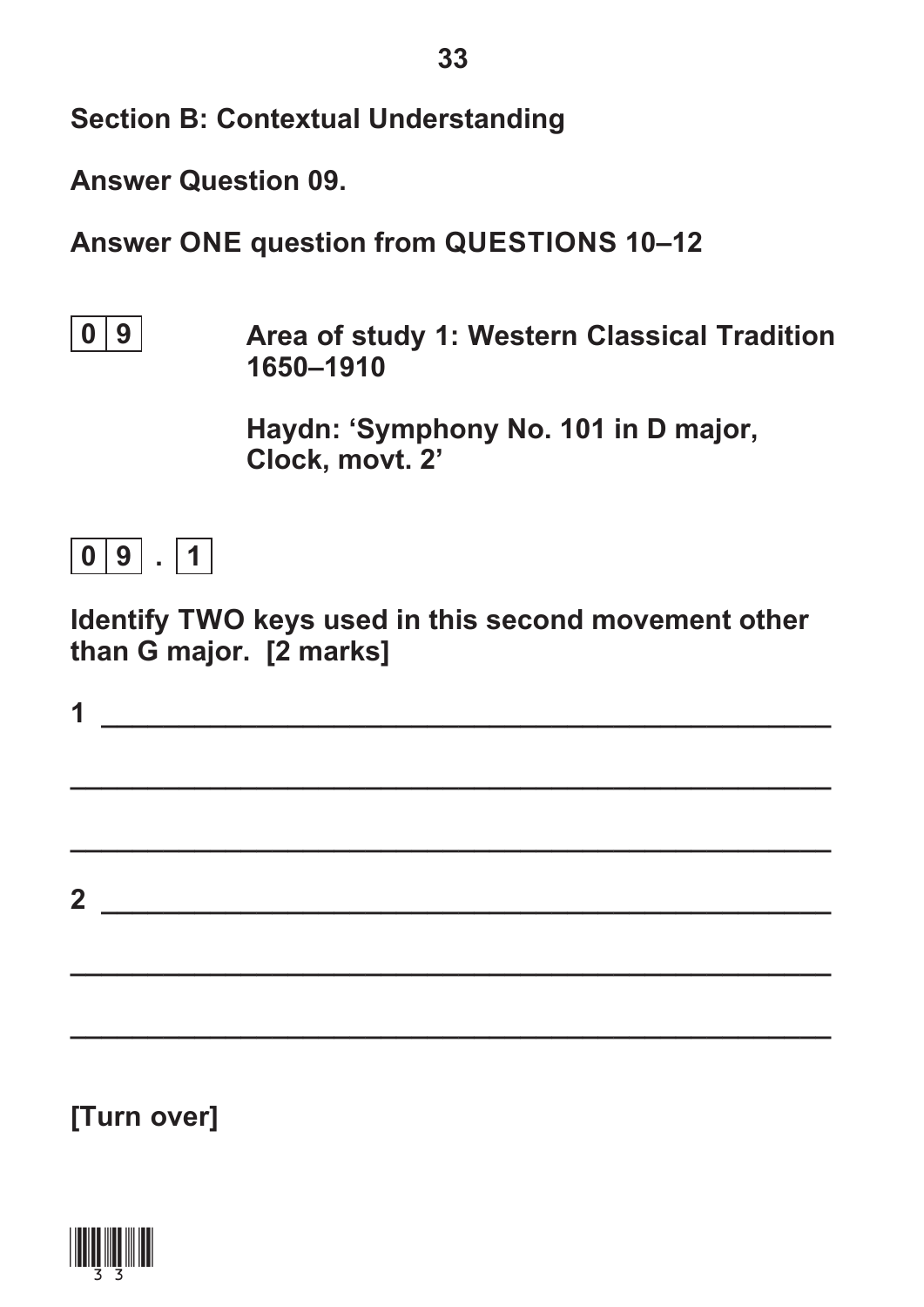![](_page_33_Picture_0.jpeg)

Identify TWO playing techniques used by the strings.<br>[2 marks]

| 1                                                                                                                                       |
|-----------------------------------------------------------------------------------------------------------------------------------------|
|                                                                                                                                         |
|                                                                                                                                         |
| $\overline{2}$<br><u> 1989 - Johann John Stone, mars eta bainar eta hiri eta erroman erroman erroman erroman erroman erroman erroma</u> |
|                                                                                                                                         |
|                                                                                                                                         |
| $\boxed{0 9}$ . $\boxed{3}$                                                                                                             |
| Identify TWO ways in which inserting a crook into a horn<br>affects its pitch. [2 marks]                                                |
| <u> 1989 - Johann Harry Barn, mars ar breist ar breist ar breist ar breist ar breist ar breist ar breist ar breis</u><br>1              |
|                                                                                                                                         |
|                                                                                                                                         |
|                                                                                                                                         |
|                                                                                                                                         |
|                                                                                                                                         |

![](_page_33_Picture_3.jpeg)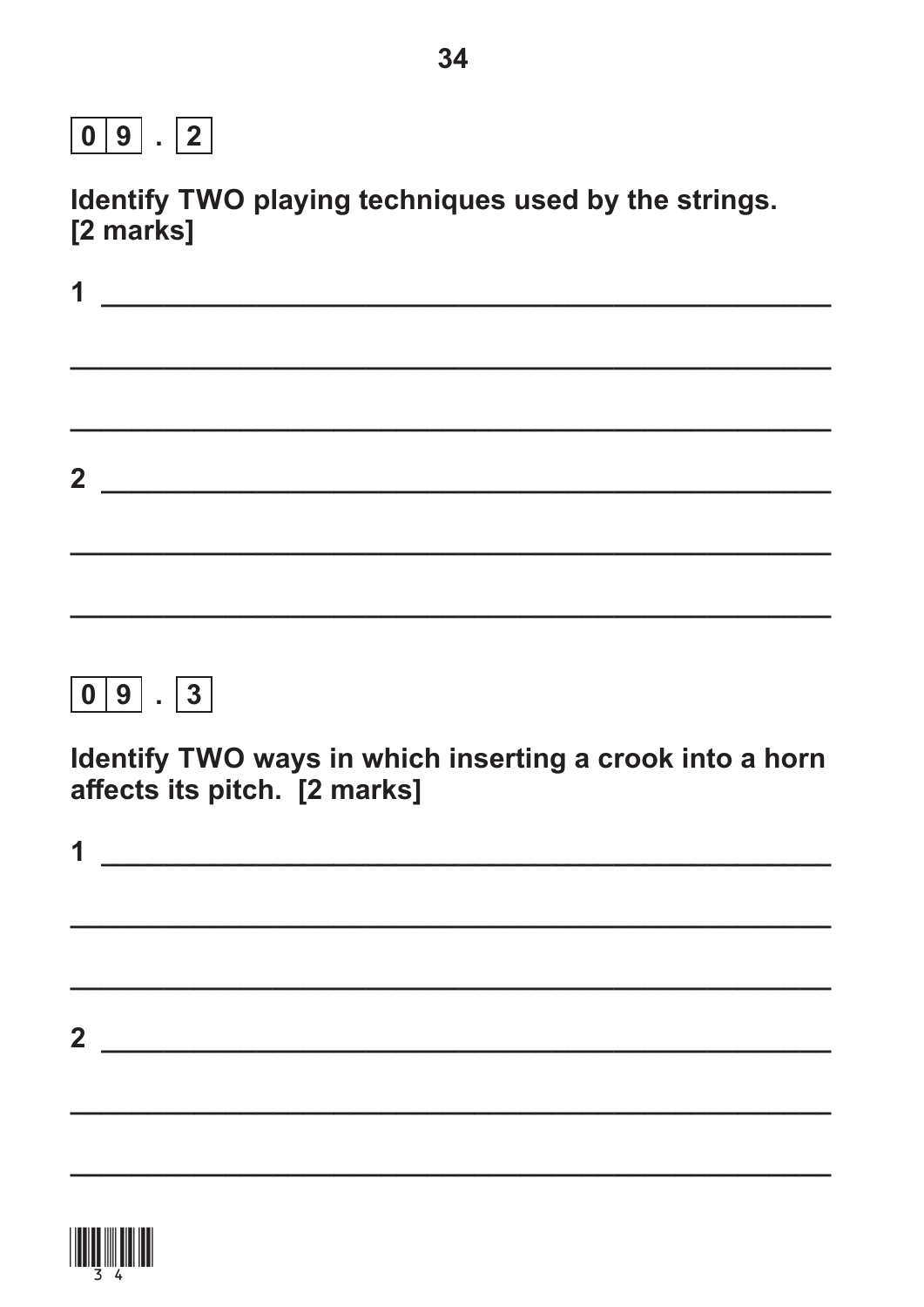![](_page_34_Picture_0.jpeg)

Explain how Haydn's use of HARMONY, MELODY,<br>TEXTURE and/or TONALITY in this second movement reflected the characteristics of the Classical Period during which it was written. [8 marks]

| [Turn over] |  |  |  |
|-------------|--|--|--|

![](_page_34_Picture_3.jpeg)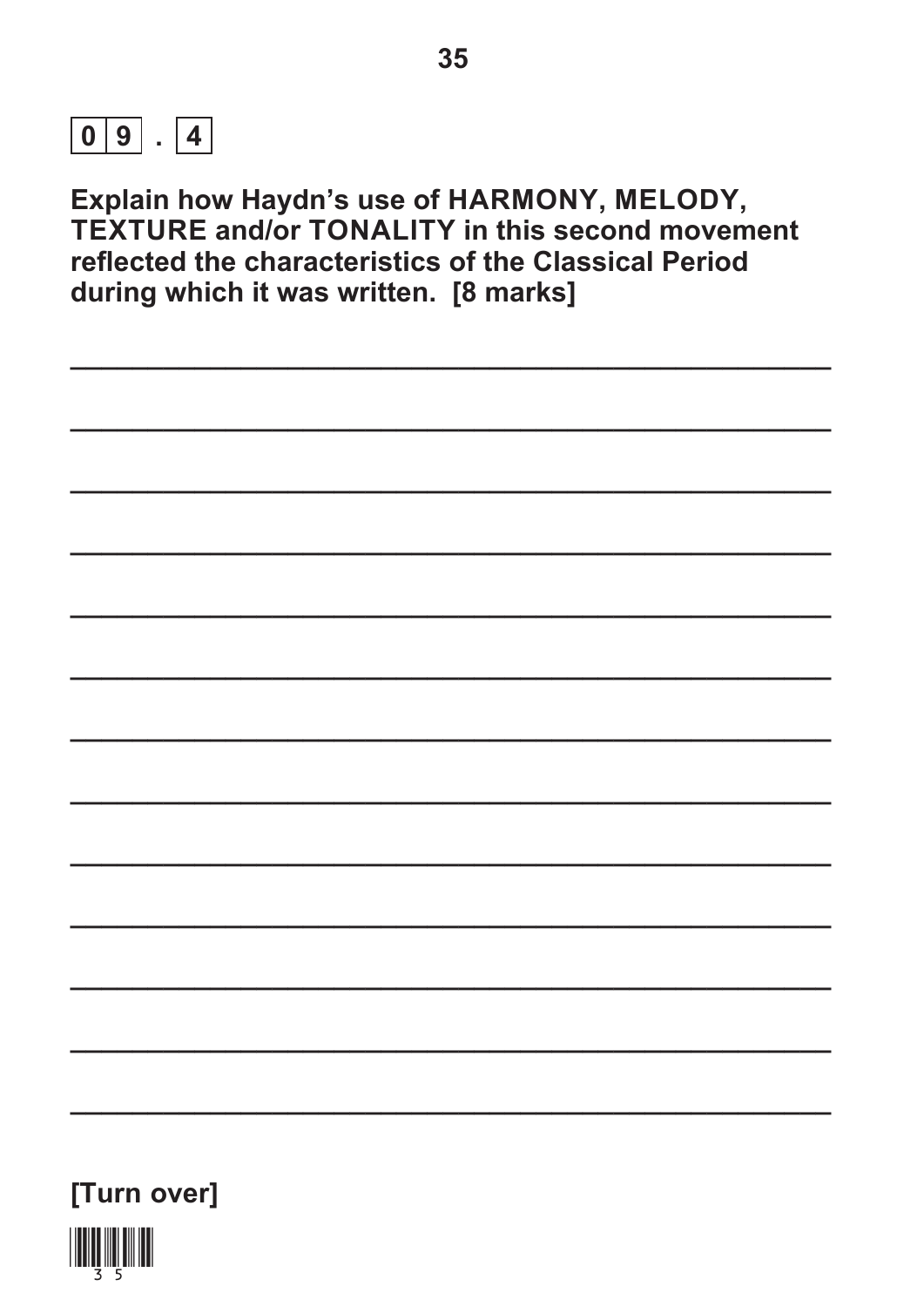|  | 36 |  |
|--|----|--|
|  |    |  |
|  |    |  |
|  |    |  |
|  |    |  |
|  |    |  |
|  |    |  |
|  |    |  |
|  |    |  |
|  |    |  |
|  |    |  |
|  |    |  |
|  |    |  |
|  |    |  |
|  |    |  |
|  |    |  |
|  |    |  |
|  |    |  |
|  |    |  |
|  |    |  |
|  |    |  |
|  |    |  |
|  |    |  |
|  |    |  |
|  |    |  |

![](_page_35_Figure_1.jpeg)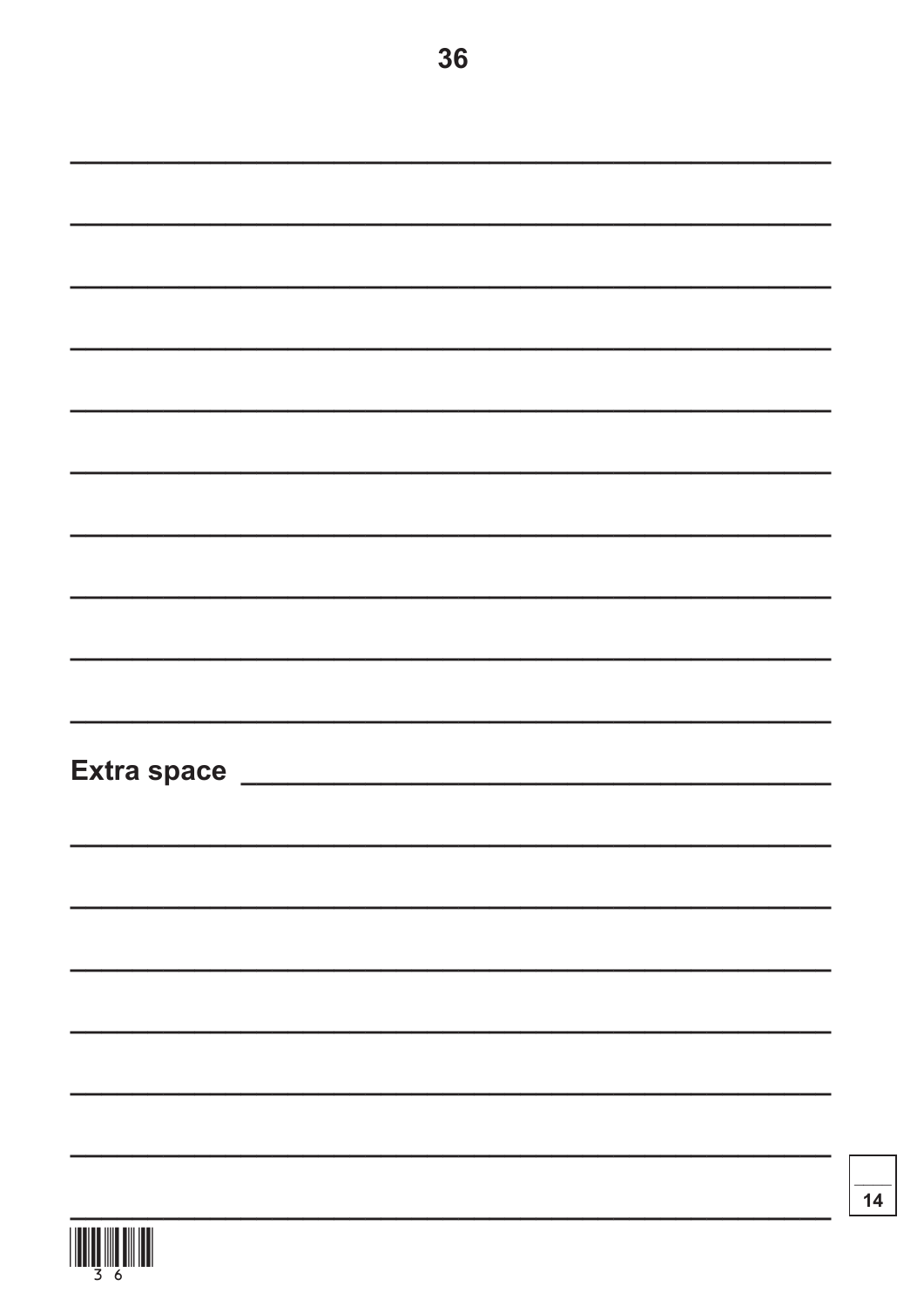**Answer ONE question from QUESTIONS 10–12**

**1 0 Area of study 2: Popular Music**

 **The Beatles: 'Lucy in the Sky with Diamonds, With a Little Help from my Friends, Within You, Without You.'**

![](_page_36_Picture_3.jpeg)

**Identify TWO ways in which the chorus of 'With a Little Help from my Friends' is varied after the first time it is sung. [2 marks]**

| $\mathbf 1$    |  |  |  |  |
|----------------|--|--|--|--|
|                |  |  |  |  |
|                |  |  |  |  |
| 2 <sub>2</sub> |  |  |  |  |
|                |  |  |  |  |
|                |  |  |  |  |
|                |  |  |  |  |

![](_page_36_Picture_7.jpeg)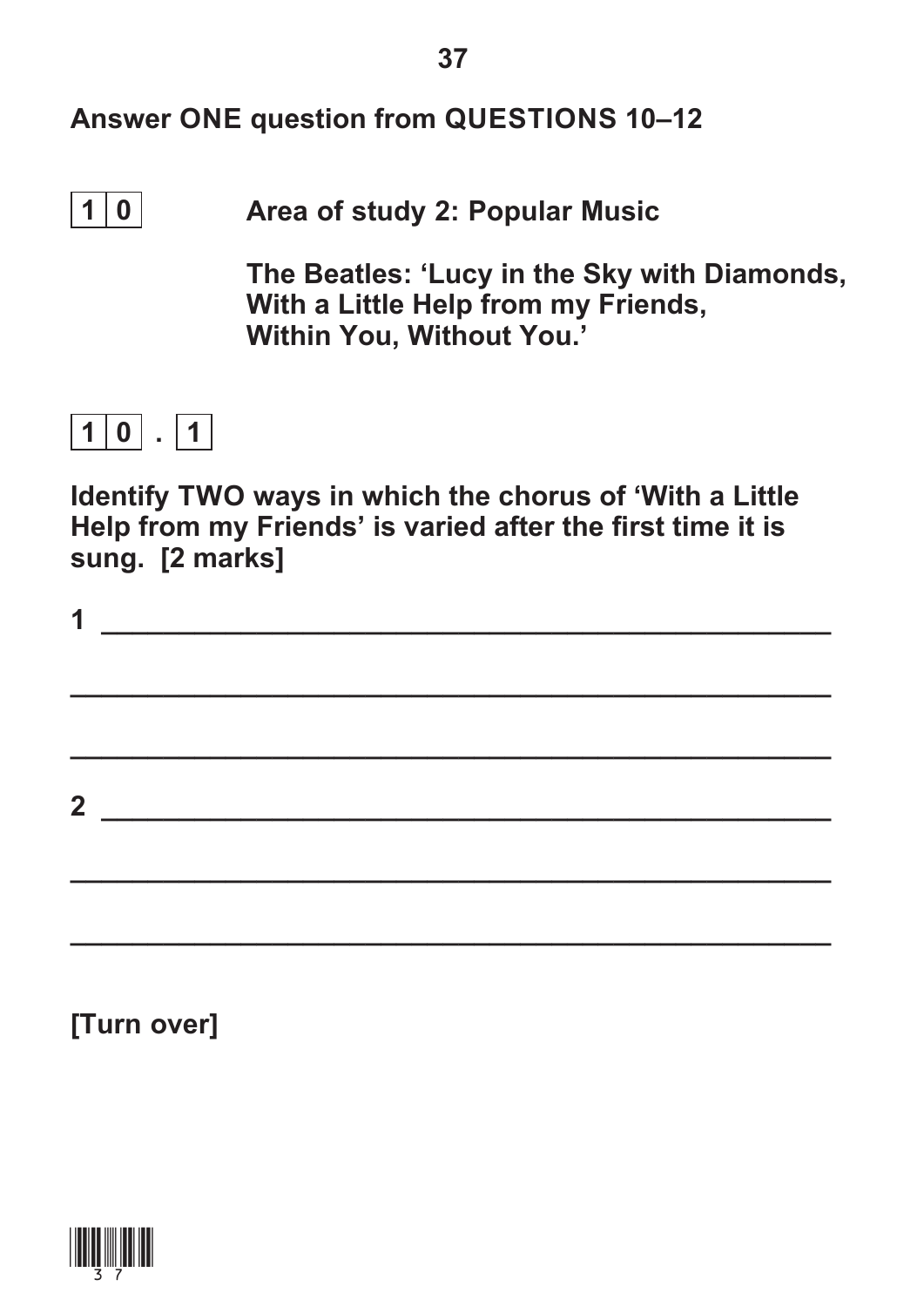### $1|0|$ .  $2|$

## Identify TWO features of a shuffle rhythm as used in<br>'With a Little Help from my Friends.' [2 marks]

| $\overline{2}$                                                                                                       |
|----------------------------------------------------------------------------------------------------------------------|
|                                                                                                                      |
|                                                                                                                      |
| $\vert$ 1 $\vert$ 0 $\vert$ . $\vert$ 3 $\vert$                                                                      |
| Identify TWO features of the bass line in 'Lucy in the Sky<br>with Diamonds' after the short introduction. [2 marks] |
|                                                                                                                      |
|                                                                                                                      |
|                                                                                                                      |
| $\mathbf{2}$                                                                                                         |
|                                                                                                                      |
|                                                                                                                      |

![](_page_37_Picture_3.jpeg)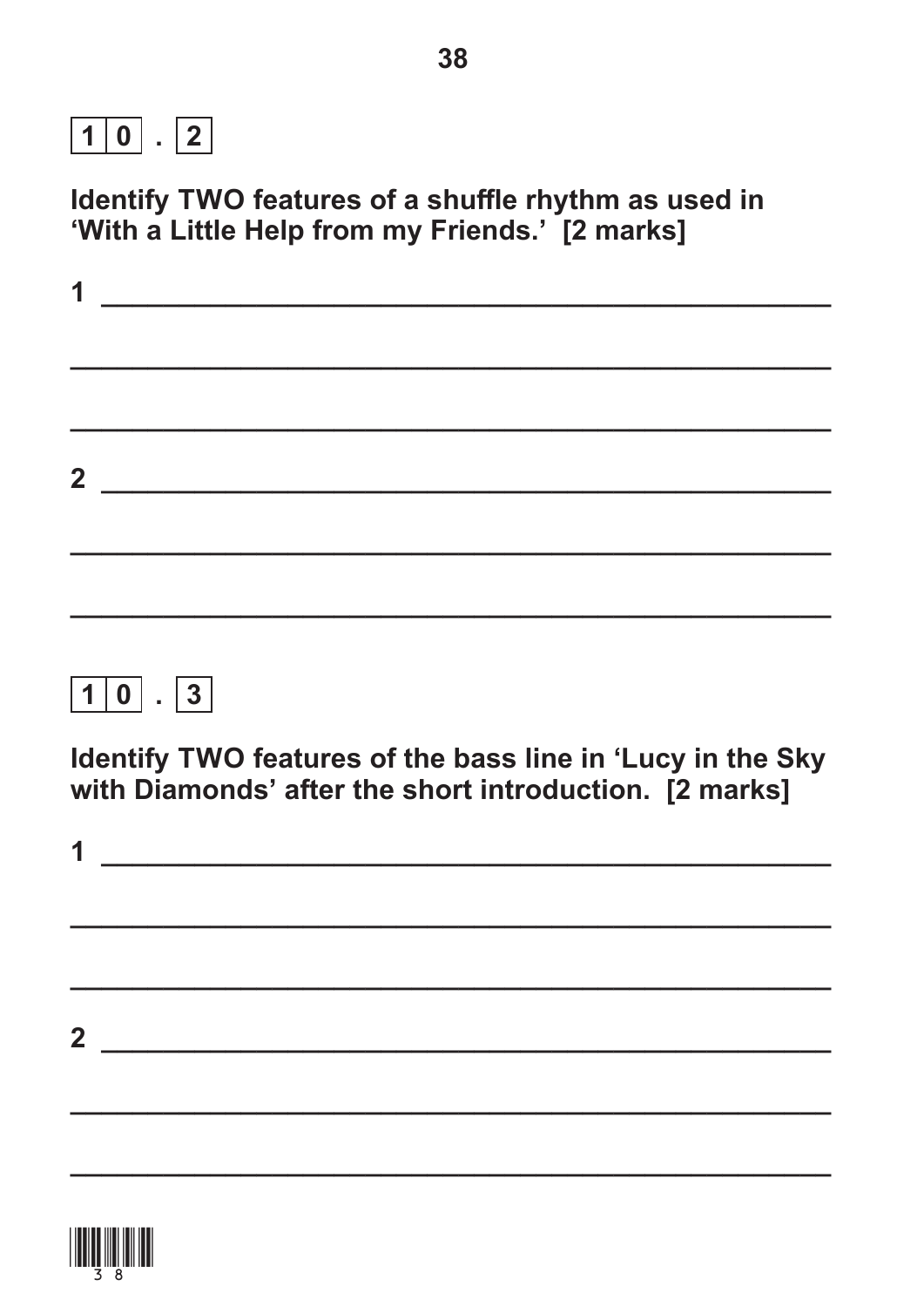![](_page_38_Picture_0.jpeg)

Explain how The Beatles' use of RHYTHM, MELODY,<br>STRUCTURE and/or INSTRUMENTATION in 'Within You, Without You' demonstrated a fusion of Indian and Western influences. [8 marks]

| <u> Andreas de la construcción de la construcción de la construcción de la construcción de la construcción de la c</u> |  |  |  |
|------------------------------------------------------------------------------------------------------------------------|--|--|--|
|                                                                                                                        |  |  |  |
|                                                                                                                        |  |  |  |
|                                                                                                                        |  |  |  |
|                                                                                                                        |  |  |  |
|                                                                                                                        |  |  |  |
|                                                                                                                        |  |  |  |
|                                                                                                                        |  |  |  |
|                                                                                                                        |  |  |  |
|                                                                                                                        |  |  |  |
|                                                                                                                        |  |  |  |
| <u> Andreas de la construcción de la construcción de la construcción de la construcción de la construcción de la c</u> |  |  |  |
|                                                                                                                        |  |  |  |
|                                                                                                                        |  |  |  |
|                                                                                                                        |  |  |  |
|                                                                                                                        |  |  |  |
|                                                                                                                        |  |  |  |
|                                                                                                                        |  |  |  |
|                                                                                                                        |  |  |  |
|                                                                                                                        |  |  |  |
|                                                                                                                        |  |  |  |
|                                                                                                                        |  |  |  |
|                                                                                                                        |  |  |  |
|                                                                                                                        |  |  |  |
|                                                                                                                        |  |  |  |
|                                                                                                                        |  |  |  |
|                                                                                                                        |  |  |  |
|                                                                                                                        |  |  |  |
|                                                                                                                        |  |  |  |
|                                                                                                                        |  |  |  |
|                                                                                                                        |  |  |  |
|                                                                                                                        |  |  |  |
|                                                                                                                        |  |  |  |
|                                                                                                                        |  |  |  |
|                                                                                                                        |  |  |  |
|                                                                                                                        |  |  |  |
|                                                                                                                        |  |  |  |
|                                                                                                                        |  |  |  |
|                                                                                                                        |  |  |  |
| [Turn over]                                                                                                            |  |  |  |
|                                                                                                                        |  |  |  |

![](_page_38_Picture_3.jpeg)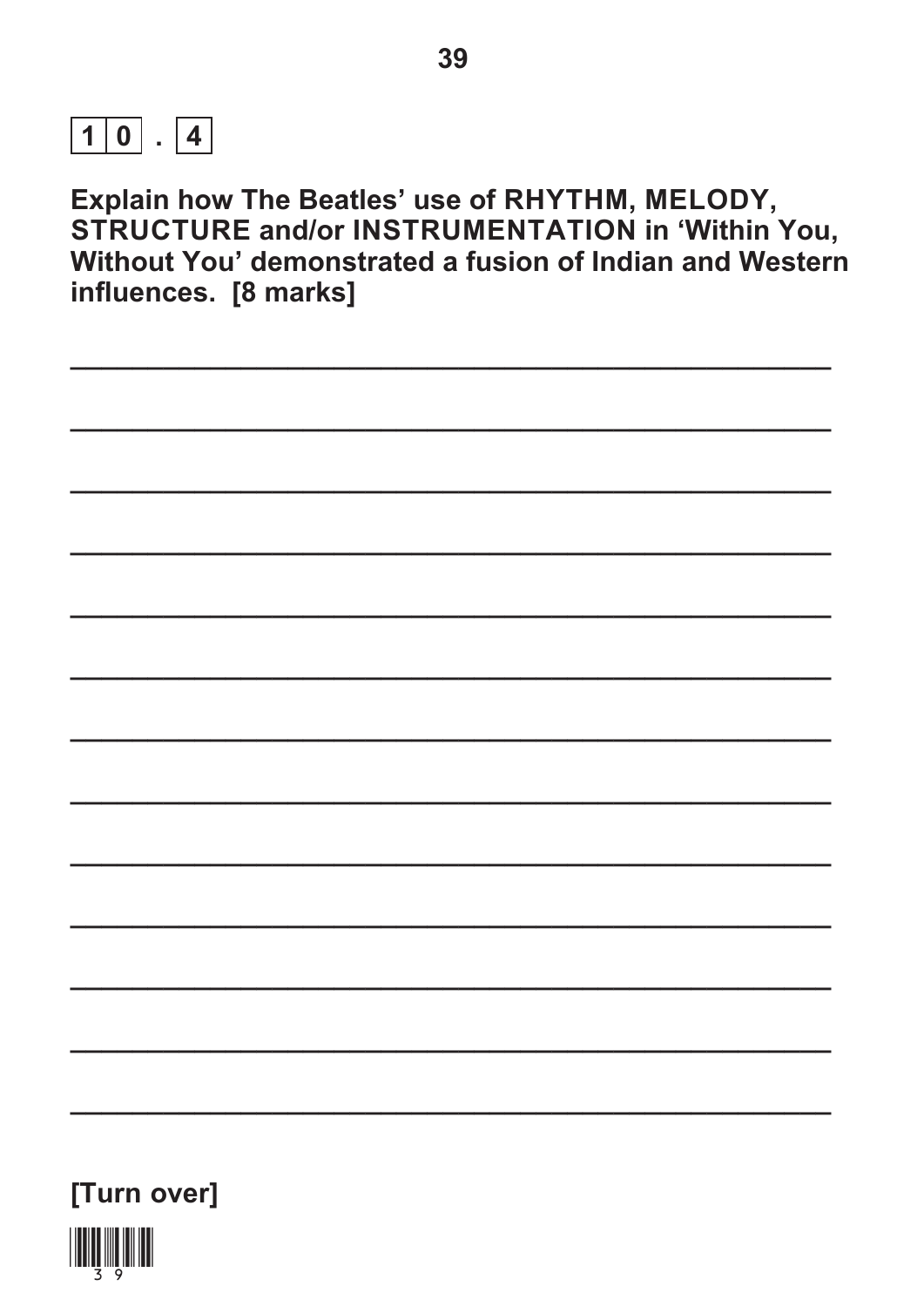|  | 40 |  |
|--|----|--|
|  |    |  |
|  |    |  |
|  |    |  |
|  |    |  |
|  |    |  |
|  |    |  |
|  |    |  |
|  |    |  |
|  |    |  |
|  |    |  |
|  |    |  |
|  |    |  |
|  |    |  |
|  |    |  |
|  |    |  |
|  |    |  |
|  |    |  |
|  |    |  |
|  |    |  |
|  |    |  |
|  |    |  |

![](_page_39_Picture_1.jpeg)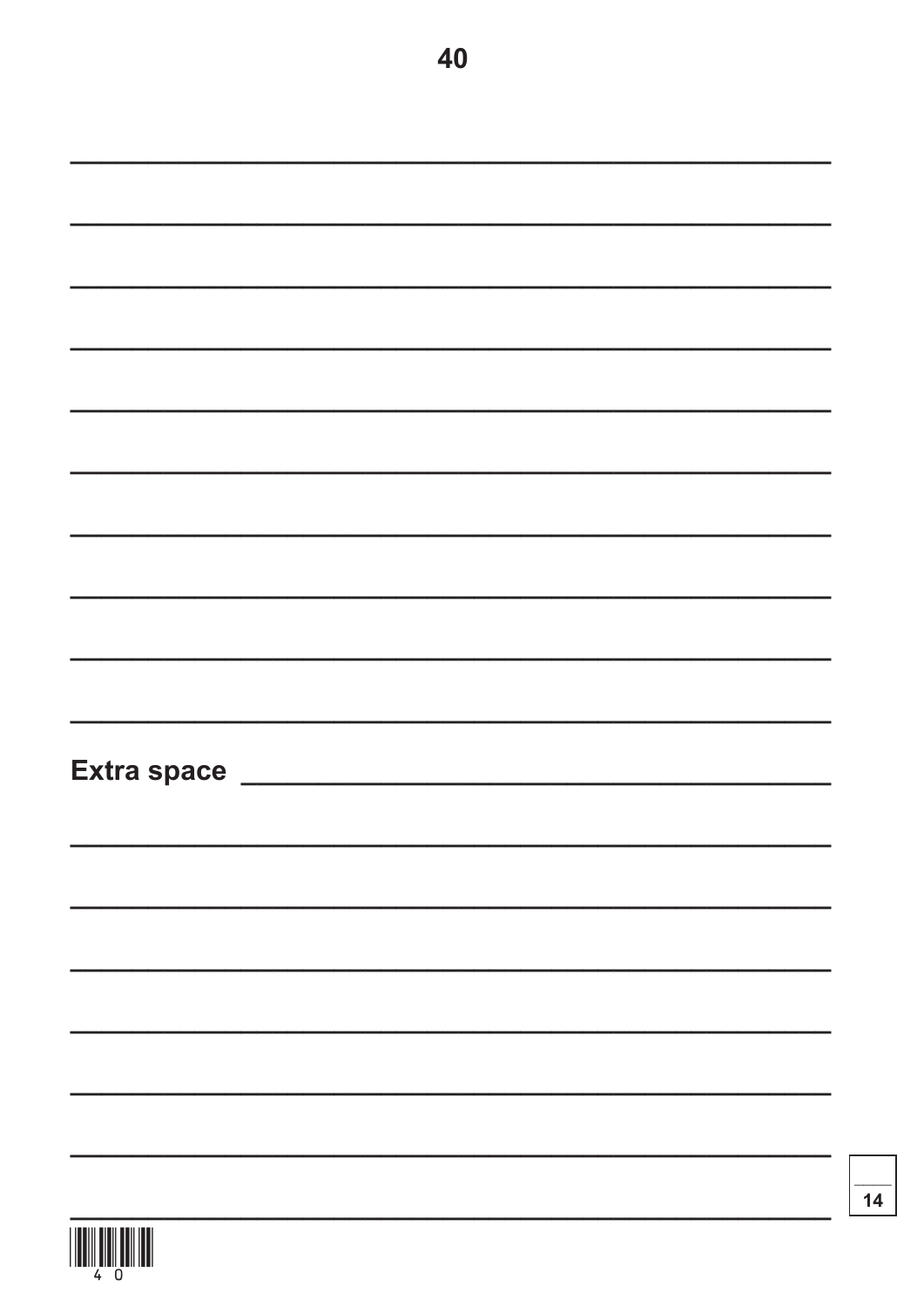![](_page_40_Picture_1.jpeg)

**1 1 Area of study 3: Traditional Music**

 **Santana: 'Love of my Life, Migra, Smooth.'**

![](_page_40_Picture_4.jpeg)

**Identify TWO ways in which Santana has altered the rhythm of the original melody by Brahms in 'Love of my Life.' [2 marks]**

**1 \_\_\_\_\_\_\_\_\_\_\_\_\_\_\_\_\_\_\_\_\_\_\_\_\_\_\_\_\_\_\_\_\_\_\_\_\_\_\_\_\_\_\_\_\_\_\_ \_\_\_\_\_\_\_\_\_\_\_\_\_\_\_\_\_\_\_\_\_\_\_\_\_\_\_\_\_\_\_\_\_\_\_\_\_\_\_\_\_\_\_\_\_\_\_\_\_ \_\_\_\_\_\_\_\_\_\_\_\_\_\_\_\_\_\_\_\_\_\_\_\_\_\_\_\_\_\_\_\_\_\_\_\_\_\_\_\_\_\_\_\_\_\_\_\_\_ 2 \_\_\_\_\_\_\_\_\_\_\_\_\_\_\_\_\_\_\_\_\_\_\_\_\_\_\_\_\_\_\_\_\_\_\_\_\_\_\_\_\_\_\_\_\_\_\_ \_\_\_\_\_\_\_\_\_\_\_\_\_\_\_\_\_\_\_\_\_\_\_\_\_\_\_\_\_\_\_\_\_\_\_\_\_\_\_\_\_\_\_\_\_\_\_\_\_ \_\_\_\_\_\_\_\_\_\_\_\_\_\_\_\_\_\_\_\_\_\_\_\_\_\_\_\_\_\_\_\_\_\_\_\_\_\_\_\_\_\_\_\_\_\_\_\_\_**

![](_page_40_Picture_8.jpeg)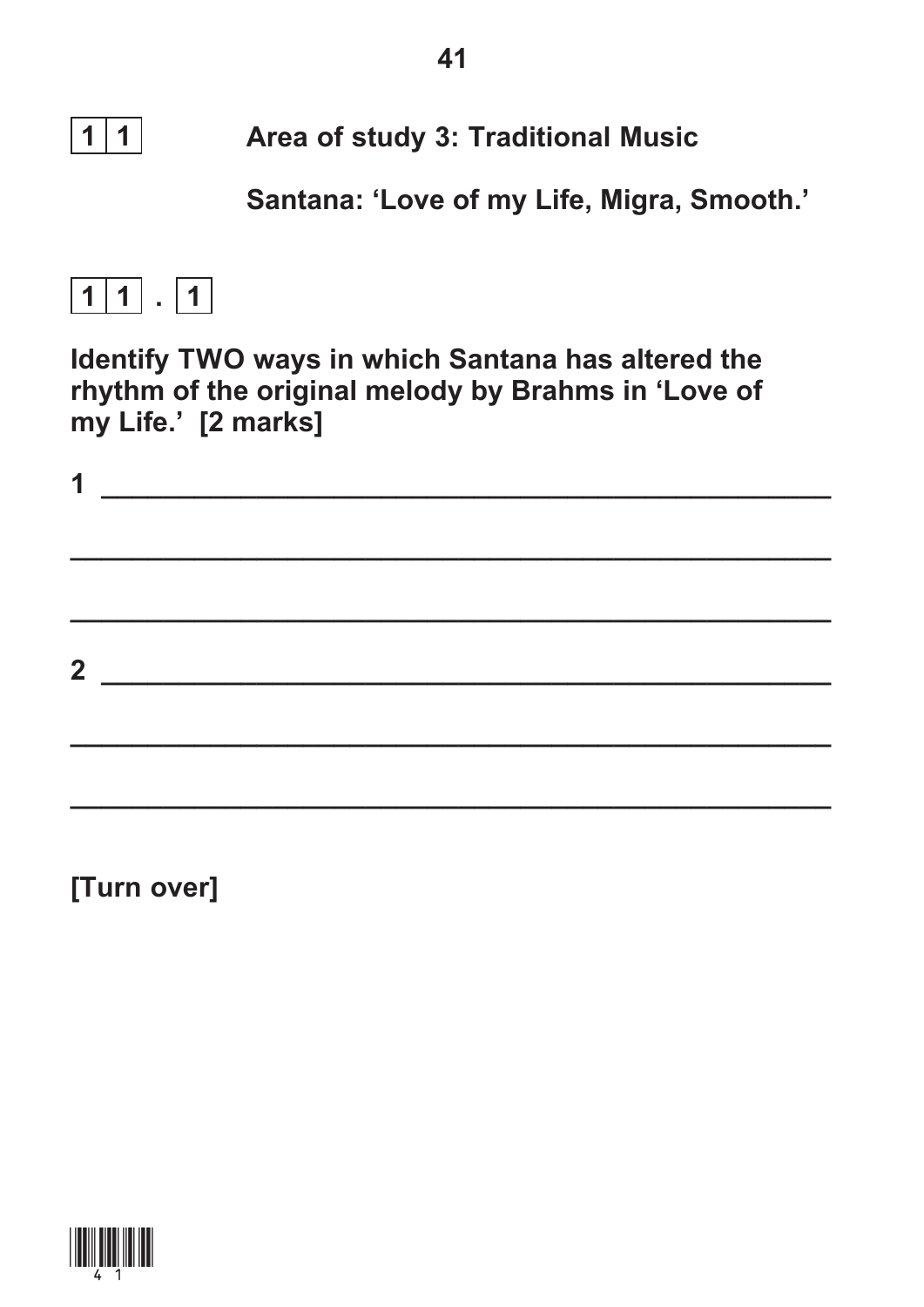|--|--|--|--|

Identify TWO features of the opening bass riff in 'Smooth'.<br>[2 marks]

| $\mathbf 2$<br><u> 1989 - Johann Stoff, deutscher Stoffen und der Stoffen und der Stoffen und der Stoffen und der Stoffen und der</u> |
|---------------------------------------------------------------------------------------------------------------------------------------|
|                                                                                                                                       |
|                                                                                                                                       |
| $ 1 1 $ . $ 3 $                                                                                                                       |
| Identify TWO features and/or techniques used in Santana's<br>guitar improvisations in 'Smooth'. [2 marks]                             |
| <u> 1989 - Johann John Stone, market fan it ferskearre fan it ferskearre fan it ferskearre fan it ferskearre fan </u>                 |
|                                                                                                                                       |
| <u> 1980 - John Harry Harry Harry Harry Harry Harry Harry Harry Harry Harry Harry Harry Harry Harry Harry Harry H</u><br>2            |
|                                                                                                                                       |

![](_page_41_Picture_3.jpeg)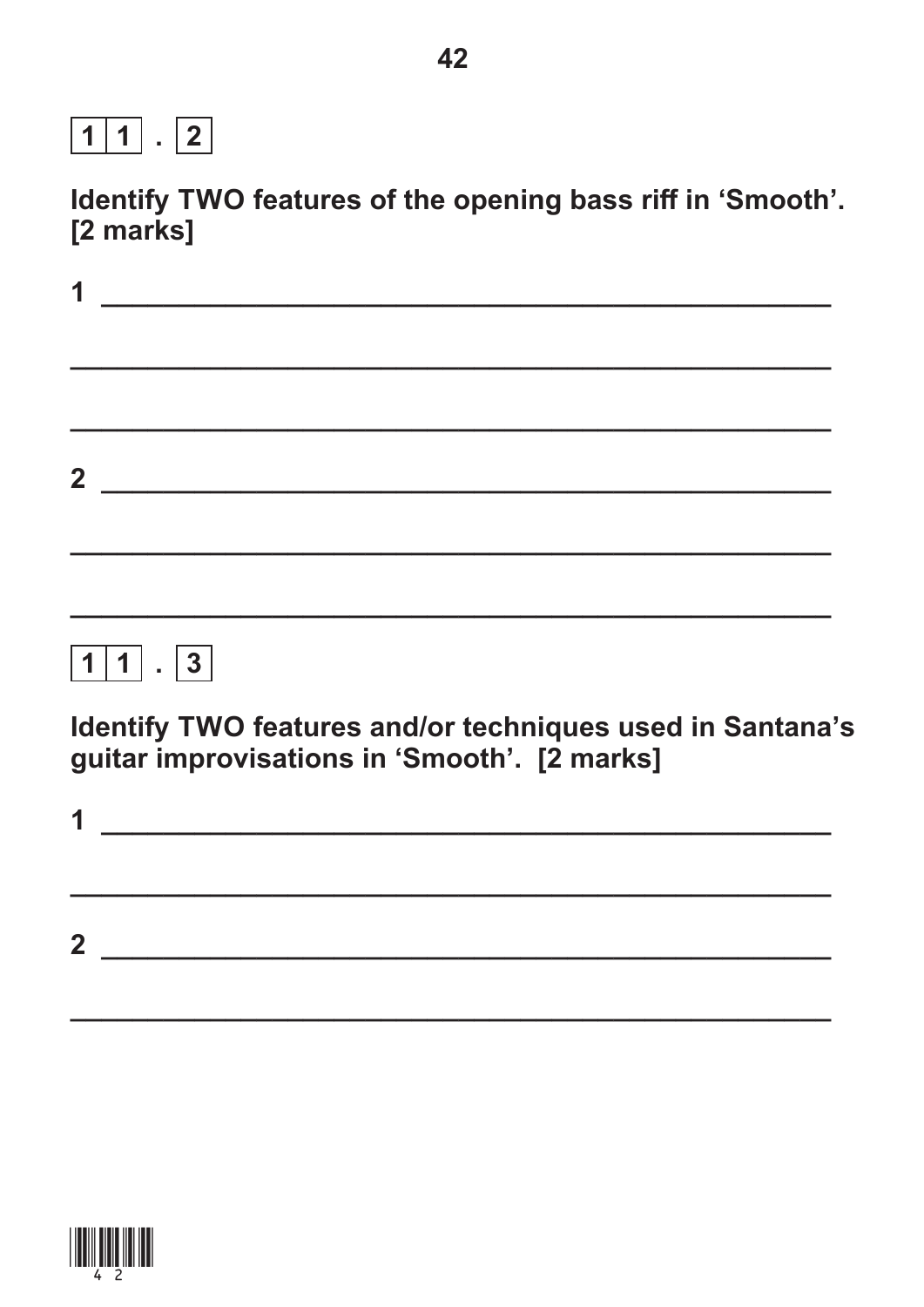|--|--|--|

## Explain how Santana's use of RHYTHM, MELODY,<br>INSTRUMENTATION and/or TEXTURE in 'Migra' reflected the characteristics of Latin American music. [8 marks]

|  |  | [Turn over] |
|--|--|-------------|
|  |  |             |

![](_page_42_Picture_3.jpeg)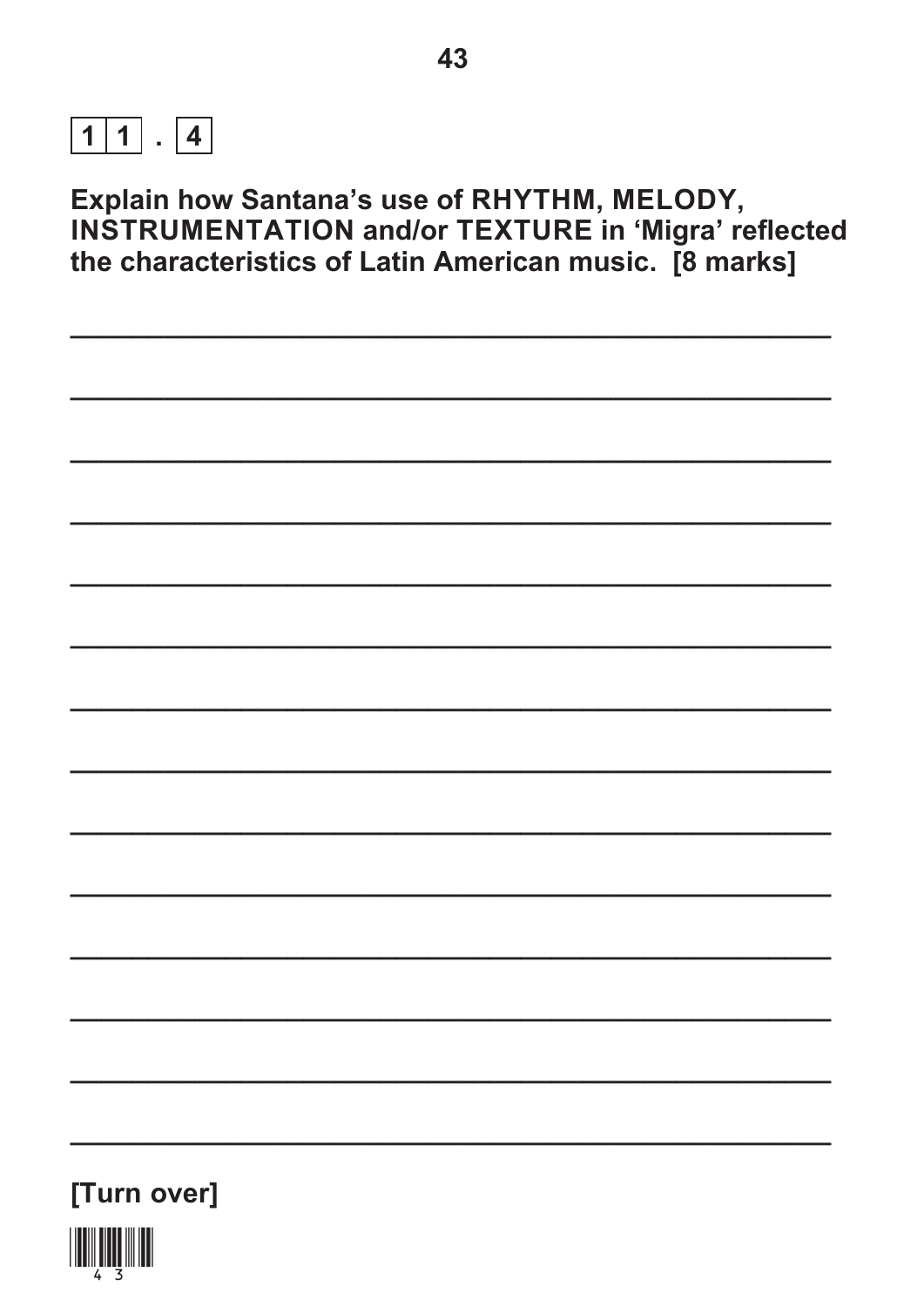| 44 |  |
|----|--|
|    |  |
|    |  |
|    |  |
|    |  |
|    |  |
|    |  |
|    |  |
|    |  |
|    |  |
|    |  |
|    |  |
|    |  |
|    |  |
|    |  |
|    |  |
|    |  |
|    |  |
|    |  |
|    |  |
|    |  |
|    |  |
|    |  |
|    |  |
|    |  |
|    |  |

![](_page_43_Picture_1.jpeg)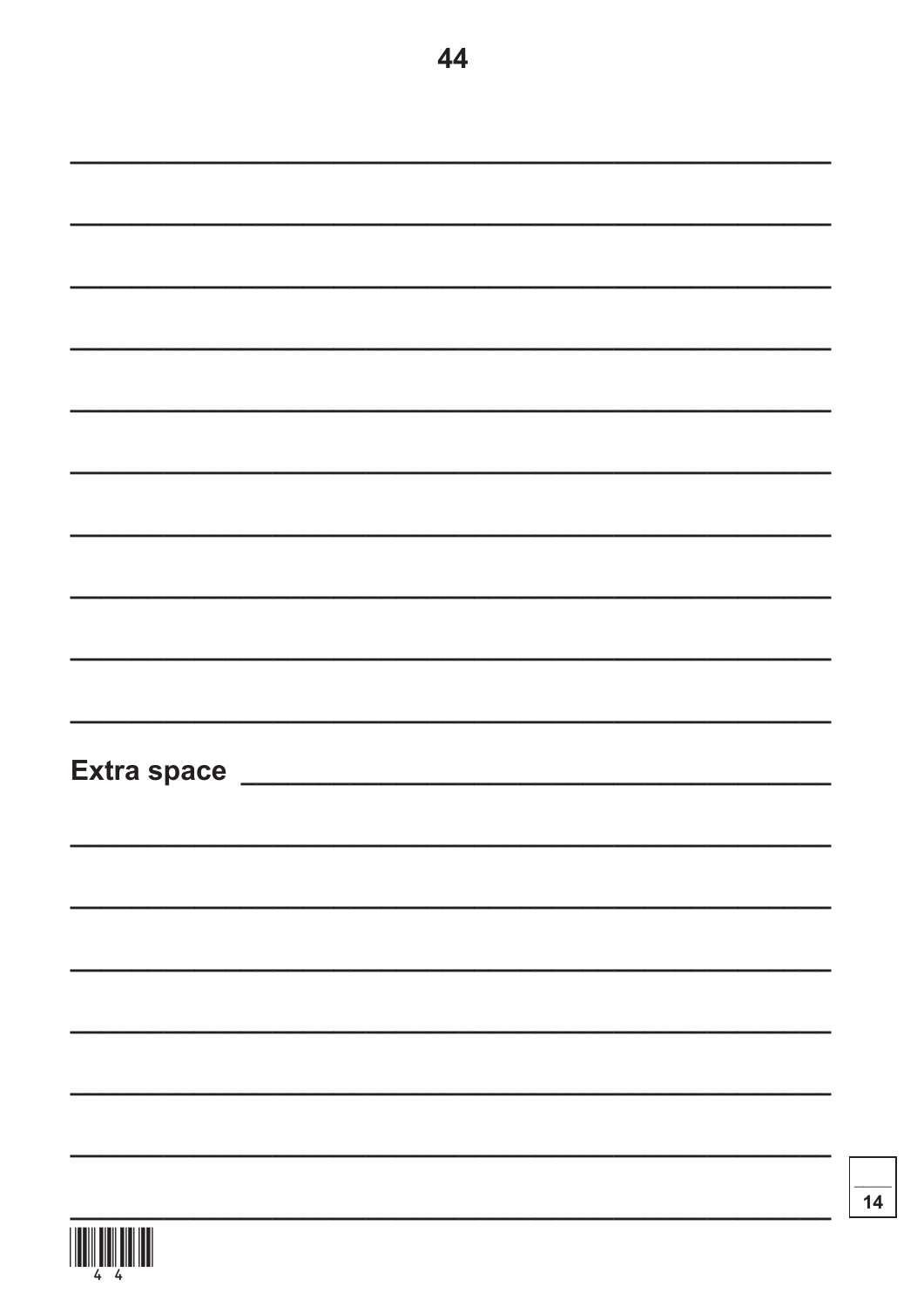![](_page_44_Picture_0.jpeg)

**1 2 Area of study 4: Western Classical Tradition since 1910**

> **Copland: 'Saturday Night Waltz', 'Hoedown' from 'Rodeo'.**

![](_page_44_Picture_3.jpeg)

**Identify TWO features of the introduction of 'Saturday Night Waltz' (bars 1–8) which contrast with the rest of the movement. [2 marks]**

**1 \_\_\_\_\_\_\_\_\_\_\_\_\_\_\_\_\_\_\_\_\_\_\_\_\_\_\_\_\_\_\_\_\_\_\_\_\_\_\_\_\_\_\_\_\_\_\_ \_\_\_\_\_\_\_\_\_\_\_\_\_\_\_\_\_\_\_\_\_\_\_\_\_\_\_\_\_\_\_\_\_\_\_\_\_\_\_\_\_\_\_\_\_\_\_\_\_ \_\_\_\_\_\_\_\_\_\_\_\_\_\_\_\_\_\_\_\_\_\_\_\_\_\_\_\_\_\_\_\_\_\_\_\_\_\_\_\_\_\_\_\_\_\_\_\_\_ 2 \_\_\_\_\_\_\_\_\_\_\_\_\_\_\_\_\_\_\_\_\_\_\_\_\_\_\_\_\_\_\_\_\_\_\_\_\_\_\_\_\_\_\_\_\_\_\_ \_\_\_\_\_\_\_\_\_\_\_\_\_\_\_\_\_\_\_\_\_\_\_\_\_\_\_\_\_\_\_\_\_\_\_\_\_\_\_\_\_\_\_\_\_\_\_\_\_ \_\_\_\_\_\_\_\_\_\_\_\_\_\_\_\_\_\_\_\_\_\_\_\_\_\_\_\_\_\_\_\_\_\_\_\_\_\_\_\_\_\_\_\_\_\_\_\_\_**

![](_page_44_Picture_7.jpeg)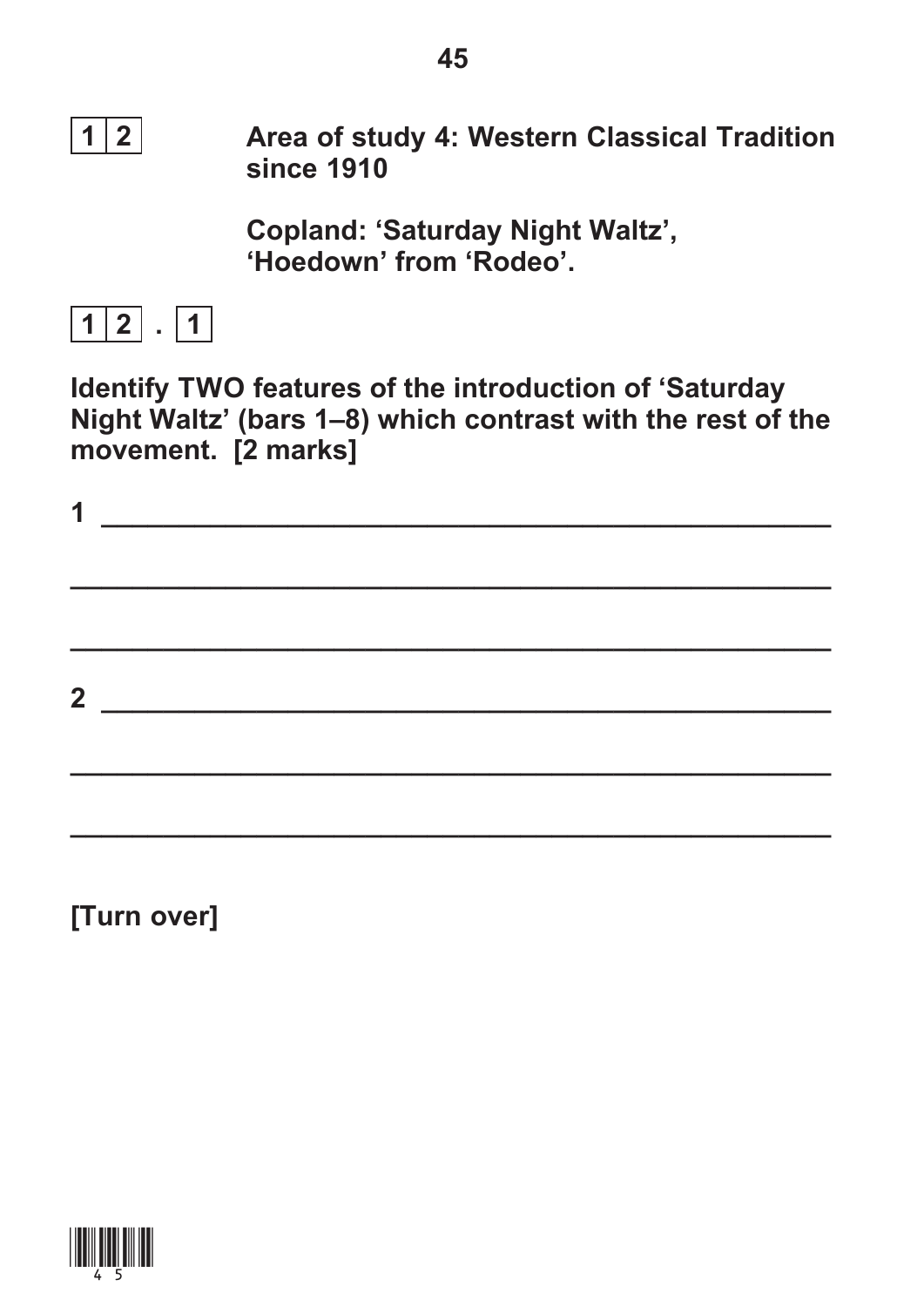## $1|2$ . 2

Identify TWO features of melodic movement in the 'meno<br>mosso' section of 'Saturday Night Waltz.' [2 marks]

| 1                                                                                                                   |
|---------------------------------------------------------------------------------------------------------------------|
|                                                                                                                     |
|                                                                                                                     |
| $\overline{\mathbf{2}}$                                                                                             |
|                                                                                                                     |
|                                                                                                                     |
| $\boxed{1 2}$ . $\boxed{3}$                                                                                         |
| Identify TWO ways in which Copland gives the effect of<br>using just a chamber orchestra in 'Saturday Night Waltz.' |

[2 marks]

 $\overline{\mathbf{1}}$ 

 $\overline{\mathbf{2}}$   $\overline{\mathbf{2}}$   $\overline{\mathbf{3}}$   $\overline{\mathbf{4}}$   $\overline{\mathbf{5}}$   $\overline{\mathbf{6}}$   $\overline{\mathbf{6}}$   $\overline{\mathbf{1}}$   $\overline{\mathbf{3}}$   $\overline{\mathbf{1}}$   $\overline{\mathbf{2}}$   $\overline{\mathbf{3}}$   $\overline{\mathbf{1}}$   $\overline{\mathbf{3}}$   $\overline{\mathbf{5}}$   $\overline{\mathbf{1}}$   $\overline{\mathbf{2}}$   $\overline{\mathbf{3}}$   $\overline{\$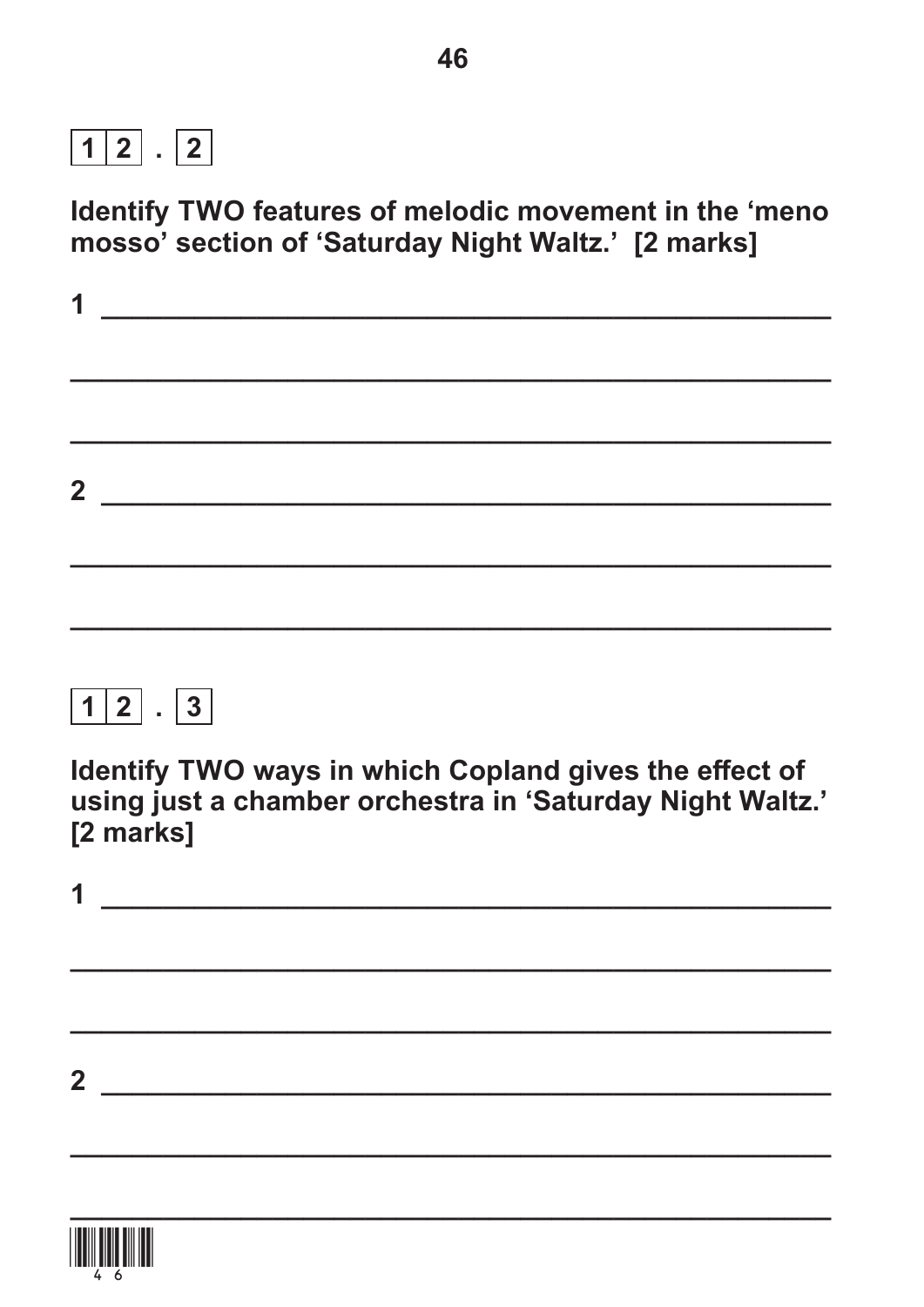$$
\boxed{1|2} \cdot \boxed{4}
$$

Explain how Copland's use of RHYTHM, MELODY,<br>HARMONY, and/or INSTRUMENTATION in 'Hoedown'<br>reflected its role as ballet music composed since 1910. [8 marks]

| <b>Turn overl</b> |  |  |  |
|-------------------|--|--|--|

![](_page_46_Picture_3.jpeg)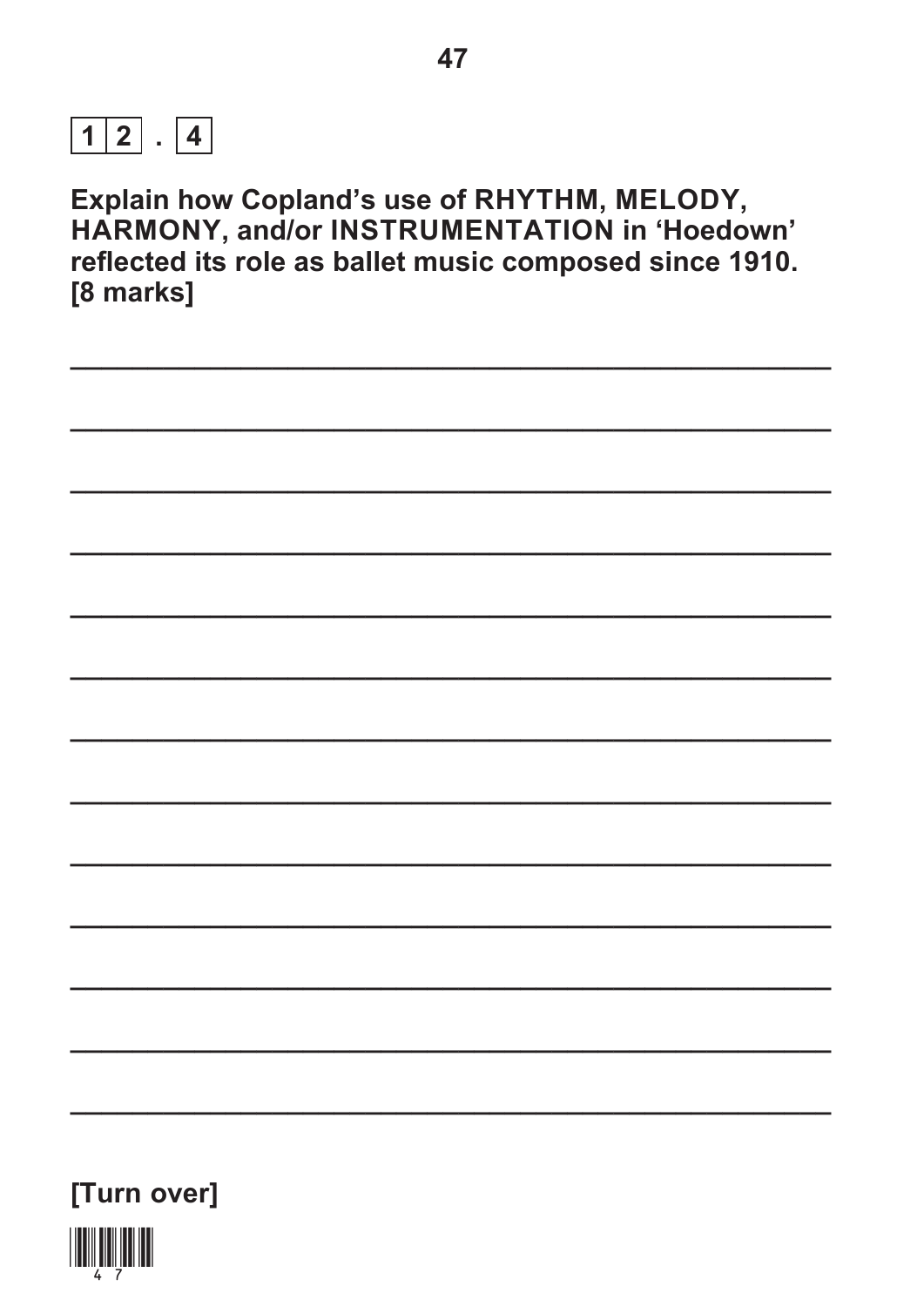| 48                      |
|-------------------------|
|                         |
|                         |
|                         |
|                         |
|                         |
|                         |
|                         |
|                         |
|                         |
|                         |
|                         |
|                         |
|                         |
|                         |
|                         |
|                         |
|                         |
|                         |
|                         |
|                         |
|                         |
|                         |
|                         |
|                         |
|                         |
|                         |
|                         |
|                         |
| <b>END OF QUESTIONS</b> |
|                         |
| 4 8                     |

 $14$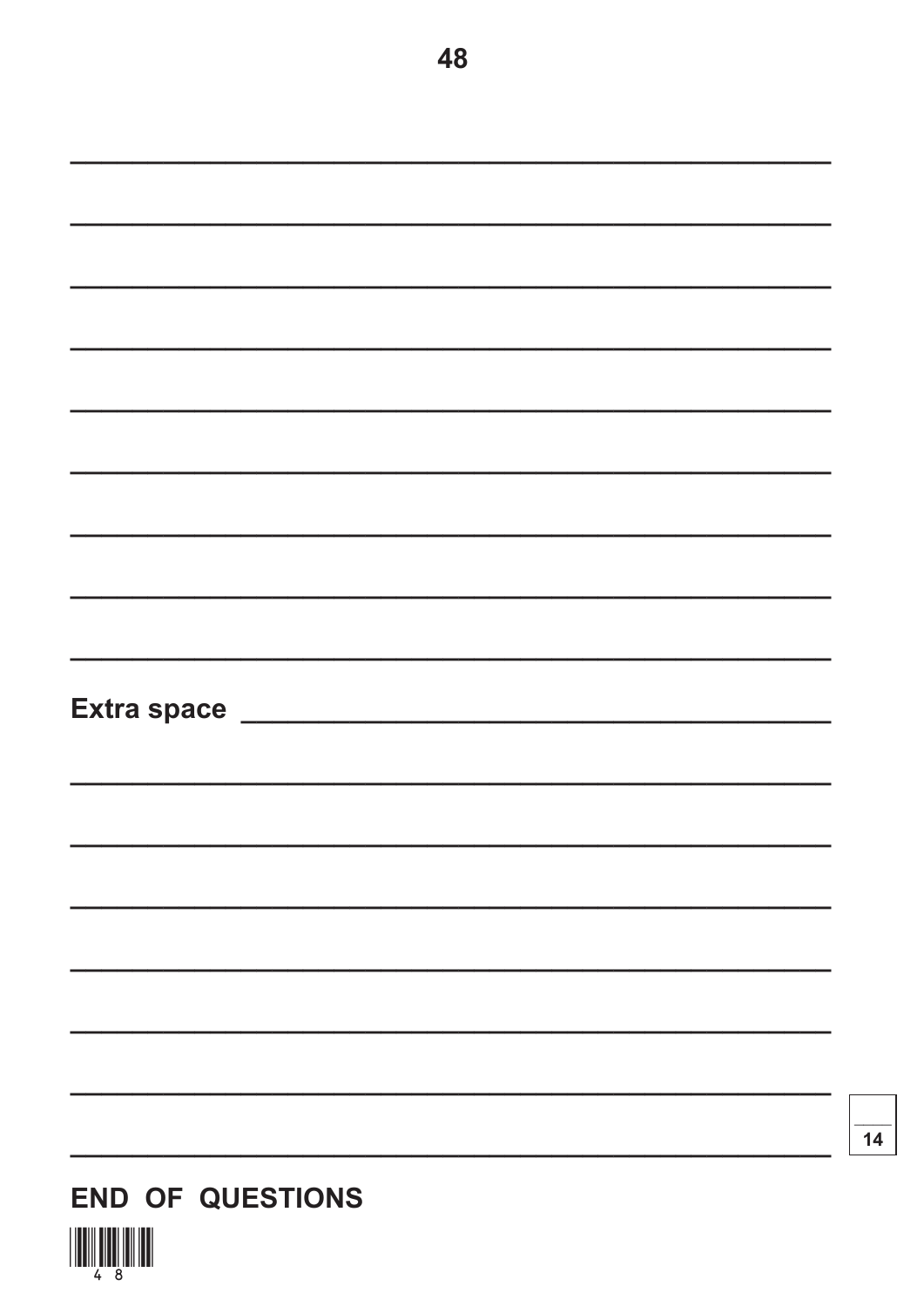#### **BLANK PAGE**